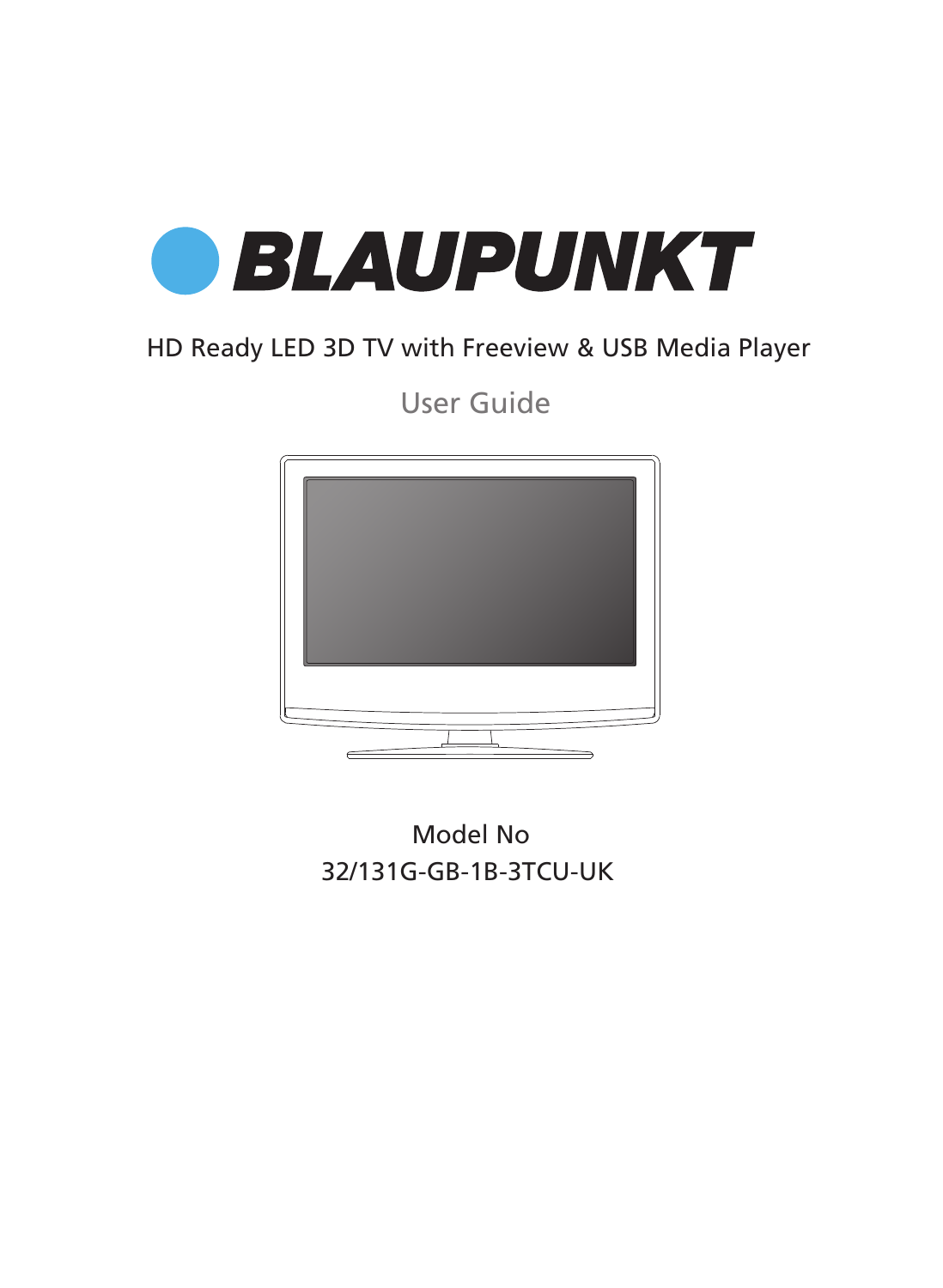# **Important safety instructions**



**Please, read these safety instructions and respect the following warnings before the ap-pliance is operated:**

- This TV with the weight of more than 20 kg must be lifted and carried by at least two people.
- Be careful! This TV does not contain any parts which could be repaired by the user. In case of a fault, contact the producer or the authorized service. The contact with certain parts inside the appliance might endanger your life. The guarantee is not provided for the faults caused by non-professional interactions!
- $\bullet$  Do not remove the rear part of the appliance.

In order to prevent fire spread, always keep candles and other open flames away from this product.



- $\bullet$  This appliance is designed for receiving and reproduction of video and sound signals. Any other use is strictly forbidden.
- $\blacktriangleright$  The ideal distance to watch TV is approximately five times the diagonal of the screen. The light striking upon the screen from other light sources can cause reflections and make the quality of the picture worse.
- $\blacktriangleright$  Please, ensure the sufficient ventilation and appropriate distance of the appliance from other pieces of furniture.
- $\blacktriangleright$  The TV set is designed exclusively for the operation in a dry place. When using the appliance outside, please, make sure it is protected against moisture (rain, splashing water). Never expose the appliance to moisture.
- $\bullet$  Do not place any containers with water on the appliance, such as vases, etc. These containers might get pushed over, which would endanger electric safety. Place the appliance exclusively on flat and stable surfaces. Do not place any objects such as newspaper or blankets, etc. on or under the appliance.
- $\bullet$  Make sure the appliance does not stand on any power cables as they might get damaget. Mobile phones and other devices such as WLAN adapters, monitoring cameras with wireless signal transmission, etc. might cause electromagnetic interference and they should not be placed near the appliance.
- $\bullet$  Do not place the appliance near heating elements or in a place with direct sunshine as it has a negative effect on cooling of the appliance. Heat storage is dangerous and it

can seriously reduce the lifetime of the appliance. In order to ensure the safety, ask the qualified person to remove the dirt from the appliance.

- Try to prevent the mains cable or (if it is part of delivery) mains adapter damage. The appliance can only be connected with a supplied mains cable/adapter.
- Storms are dangerous for all electric appliances. If the mains or aerial wiring is struck by the lightening, the appliance might get damaged, even if it is turned off. Thus you should disconnect all the cables and connectors of the appliance before the storm.
- $\bullet$  To clean the screen of the appliance use only a damp and soft cloth. Use only clean water, never detergents or in no case dissol-vents.

#### **Warning:**

- Never connect any external devices to a live appliance. Switch off not only the TV but also the devices which are being connected! Plug the appliance plug into the wall outlet after connecting the external devices and the aerial!
- $\blacktriangleright$  The product construction responds the protection class 1. Only a properly installed wall outlet with a guard wire (230 V~/50 Hz)of public mains can be used as power source.
- Always make sure there is free access to the appliance main switch and to its mains plug.
- $\blacktriangleright$  The appliance is not designed for a use in a workplace fitted with monitors.
- $\bullet$  The systematic use of headphones at high volume might lead to irreversible hearing damage.
- Ensure environmental disposal of this appliance and any components including batteries. When in doubt, please, contact your local authority for details of recycling.
- While installing the appliance, do not forget that furniture surfaces are treated with various varnishes, plastics, etc. or they might be polished. The additions contained in these products might cause destruction of base material of appliance stand. This will result in the holdovers of this material stuck to the furniture surface, which are difficult to remove. if not even impossible.
- The screen of your TV responds to the top quality requirements and it was checked in details for accidental faulty pixels several times. Due to the technological properties of the manufacturing process, it is not possible to eliminate the existence of a small number of faulty points on the screen for 100% (even with maximum care while production provided). These faulty pixels are not considered faults in terms of guarantee conditions, if their extent is not greater than the boundaries defined by DIN norm.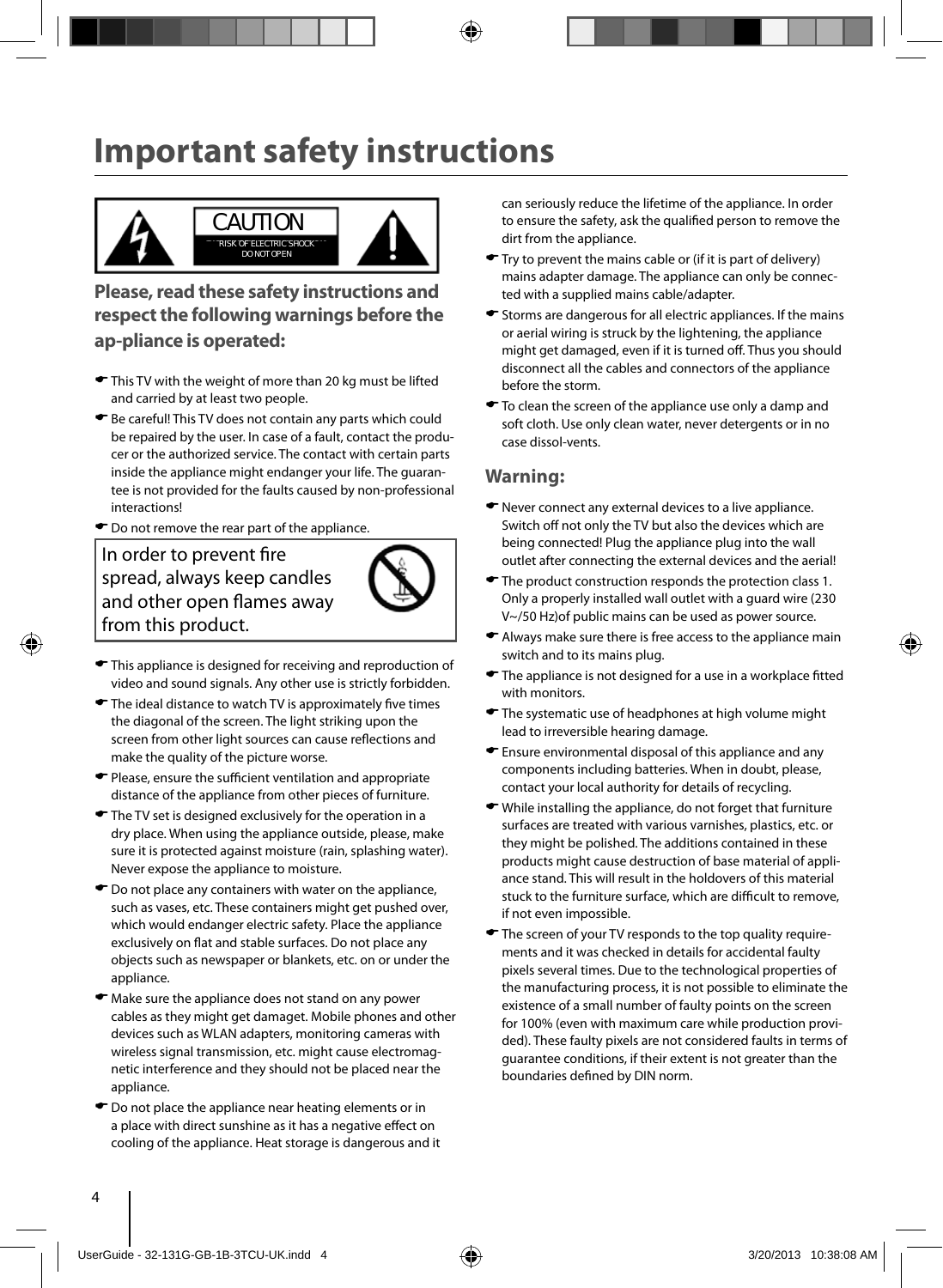### **Important information regarding use of video games, computers, captions and other fi xed image displays.**

- $\blacktriangleright$  The extended use of fixed image program material can cause a permanent "shadow image " on LCD screen (this is sometimes incorrectly referred to as "burnout to the screen" ). This shadow image is then permanently visible on the screen in the backro-und. It is a partly irreversible damage. You can avoid such a damage by respecting the following instructions:
- Reduce the brightness/contrast setting to a minimum viewing level.
- $\bullet$  Do not display the fixed image for a long period of time. Avoid displaying of:
	- » Teletext time and charts,
	- » TV/DVD menu, e.g. DVD contents,
	- » In the "Pause" mode (hold): Do not use this mode for a long time, e.g. while watching a DVD or a video.
	- » Turn off the appliance if you are not using it.

#### **Batteries**

- Observe the correct polarity when inserting the batteries.
- $\bullet$  Do not expose batteries to high temperatures and do not place them on locations where the temperature might increase quickly, e.g. near the fire or on the direct sunshine.



- $\bullet$  Do not expose batteries to excessive radiant heat, do not throw them into the fire, do not disassemble them and do not try ato recharge unrechargeable batteries. They could leak out or explode.
	- » Never use different batteries together or mix new and old ones.
	- » Dispose of batteries in an environmentally friendly way.
	- » Most of the EU countries regulate the disposal of batteries by law.

### **Product disposal**

Waste electrical products should not be disposed of with household waste. Separate disposal facilities exist. Check with your Local Authority or retailer for recycling advice.



#### **3D Safety Information**

- If you watch the 3D imaging too closely or for a long period of time, it may harm your eyesight.
- Watching the TV or playing video games that incorporate
- 3D imaging with the 3D glasses for a long period of time can cause drowsiness, headaches or fatigue to you and/or your eyes. If you have a headache, or otherwise feel fatigued or drowsy, stopwatching the TV and take a rest.
- **•** Pregnant woman, seniors, persons with heart problems or persons who experience frequent drowsiness should refrain from watching 3D TV.
- Some 3D imaging may cause you to duck or dodge the image displayed in the video. Therefore, it is best if you do not watch 3D TV near fragile objects or near any objects that can be knocked over easily.
- $\blacktriangleright$  Please prevent children under the age of 5 from watching

3D TV as it may aff ect their vision development.

#### **Warning for photosensitization seizure:**

**Some viewers may experience a seizure or epilepsy when** exposed to certain factors, including fl ashing lights or images in TV or video games. If you or anybody from your family has a history of epilepsy or seizure, please consult with your doctor before watching 3D TV. Also certain symptoms can occur in unspecifi ed conditions without any previous history. If you experience any of the following symptoms, immediately stop watching the 3D imaging and consult a doctor: dizziness or light headedness, visual transition or altered vision, visual or facial instability, such as eye or muscle twitching, unconscious action, convulsion, loss of conscience, confusion or disorientation, loss of directional sense, cramps, or nausea. Parents should monitor their children, including teenagers, for these symptoms as they may be more sensitive to the eff ects of watching 3D TV.

### **Risk of photosensitization seizure can be**

#### **reduced with the following actions.**

- $\blacktriangleright$  Take frequent breaks from watching 3D TV.
- $\bullet$  For those who have vision that is different in each eye, they should watch the TV after taking vision correction measures.
- Watch the TV so that your eyes are on the same level as the 3D screen and refrain from sitting too closely to the TV.
- Do not watch the 3D imaging when tired or sick, and avoid watching the 3D imaging for a long period of time.
- $\bullet$  Do not wear the 3D glasses for any other purpose than viewing 3D imaging on a 3D TV.
- Some viewers may feel disoriented after watching 3D TV. Therefore, after you watch 3D TV, take a moment to regain awareness of your situation before moving.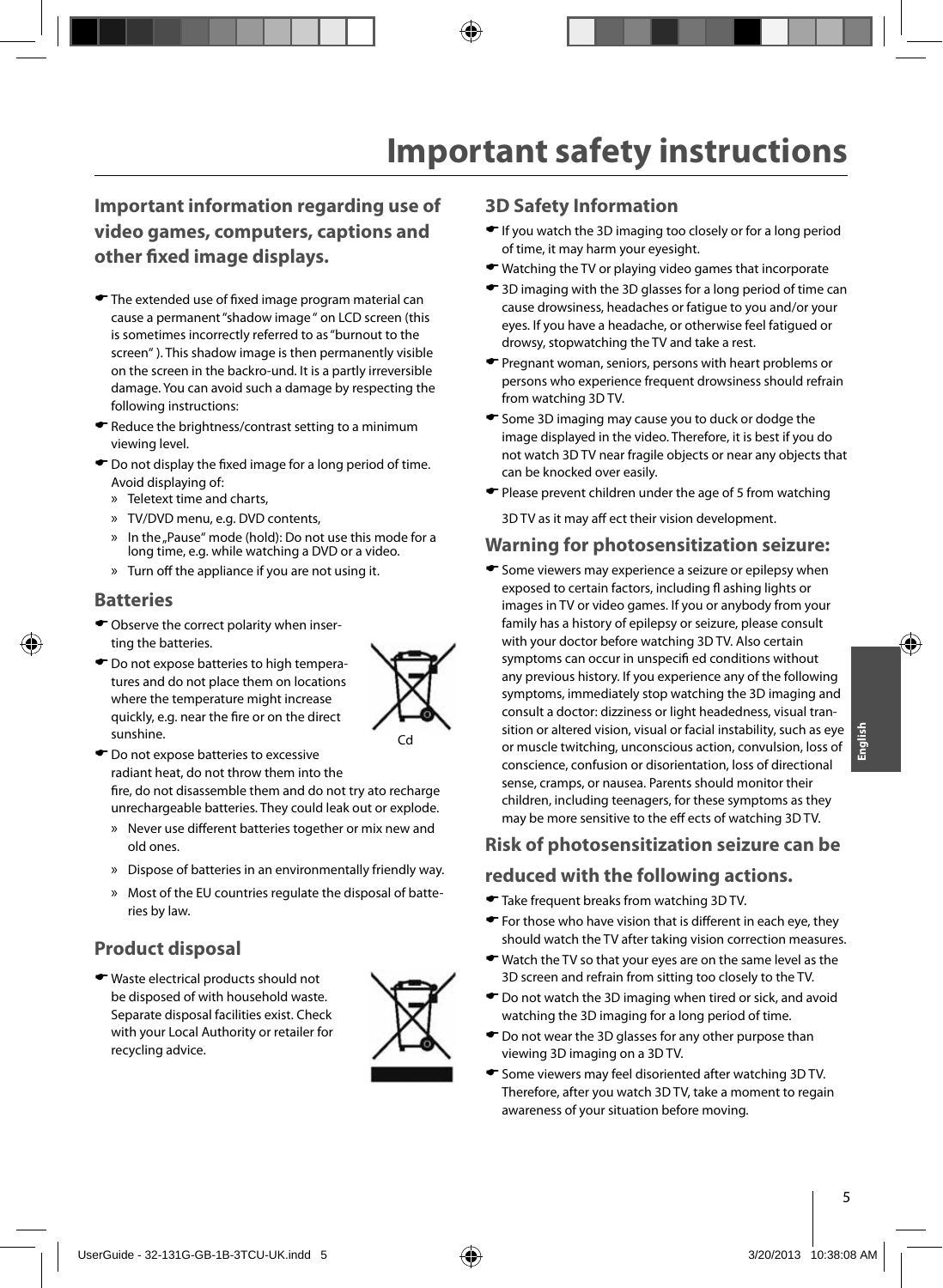# **Contents**

| Operating the TV with a universal or Sky (bskyb) remote control 22 |  |
|--------------------------------------------------------------------|--|
|                                                                    |  |
|                                                                    |  |
|                                                                    |  |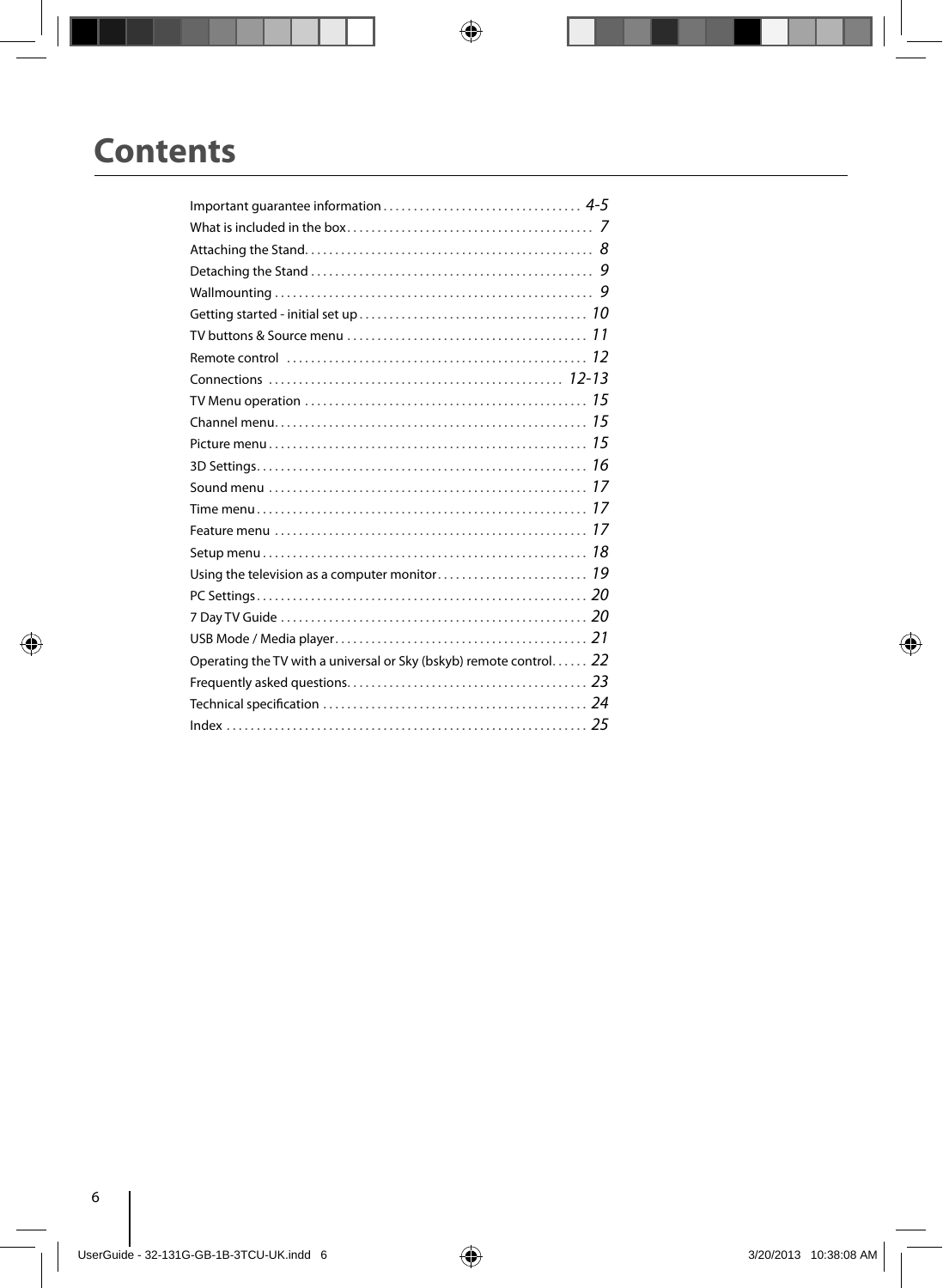## Accessories

Supply of this TV includes following parts:



Please save your packaging as you will need this in the event of warranty/service repair or support. We are unable to carry out warranty/service if you are unable to package it correctly. The safest way to package your item in the event of warranty/service repair is in it's original box/packaging.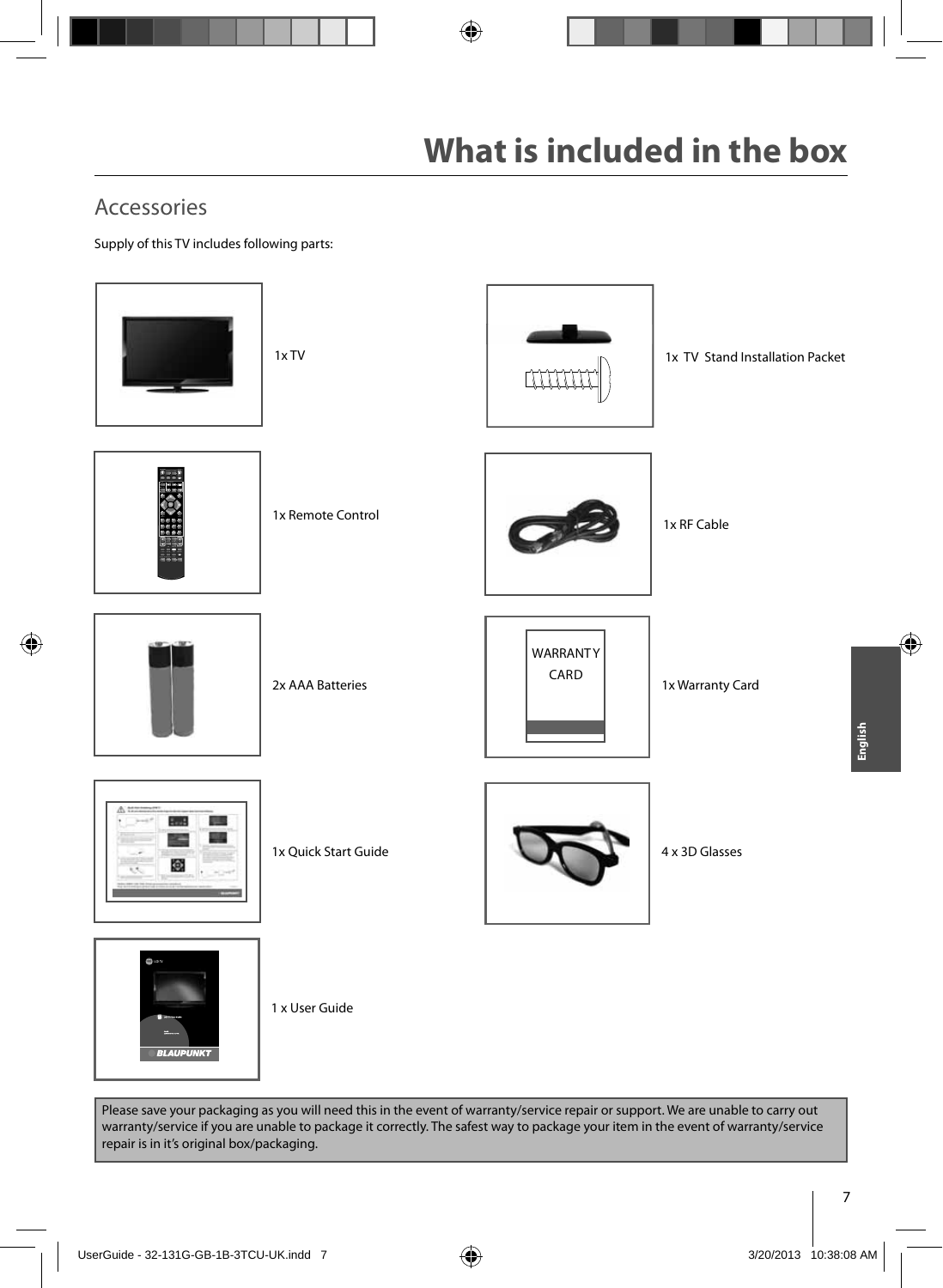# **Attaching the stand**

# **Attaching the Stand**

To complete the stand installation you will need a Phillips screw driver.

Place the TV set on a flat and clean surface with the panel facing downwards to avoid damage.



**(fig.1)** Attach the stand neck to the rear of the TV set. **(fig.2)** Secure the neck to the TV using the  $4 \times 5T(4 \times 14)$ 



screws provided.





**(fig.3)** Attach the stand base to the neck. (**fig.4)** Secure the base to the neck using the 6 x ST(4x14) screws provided.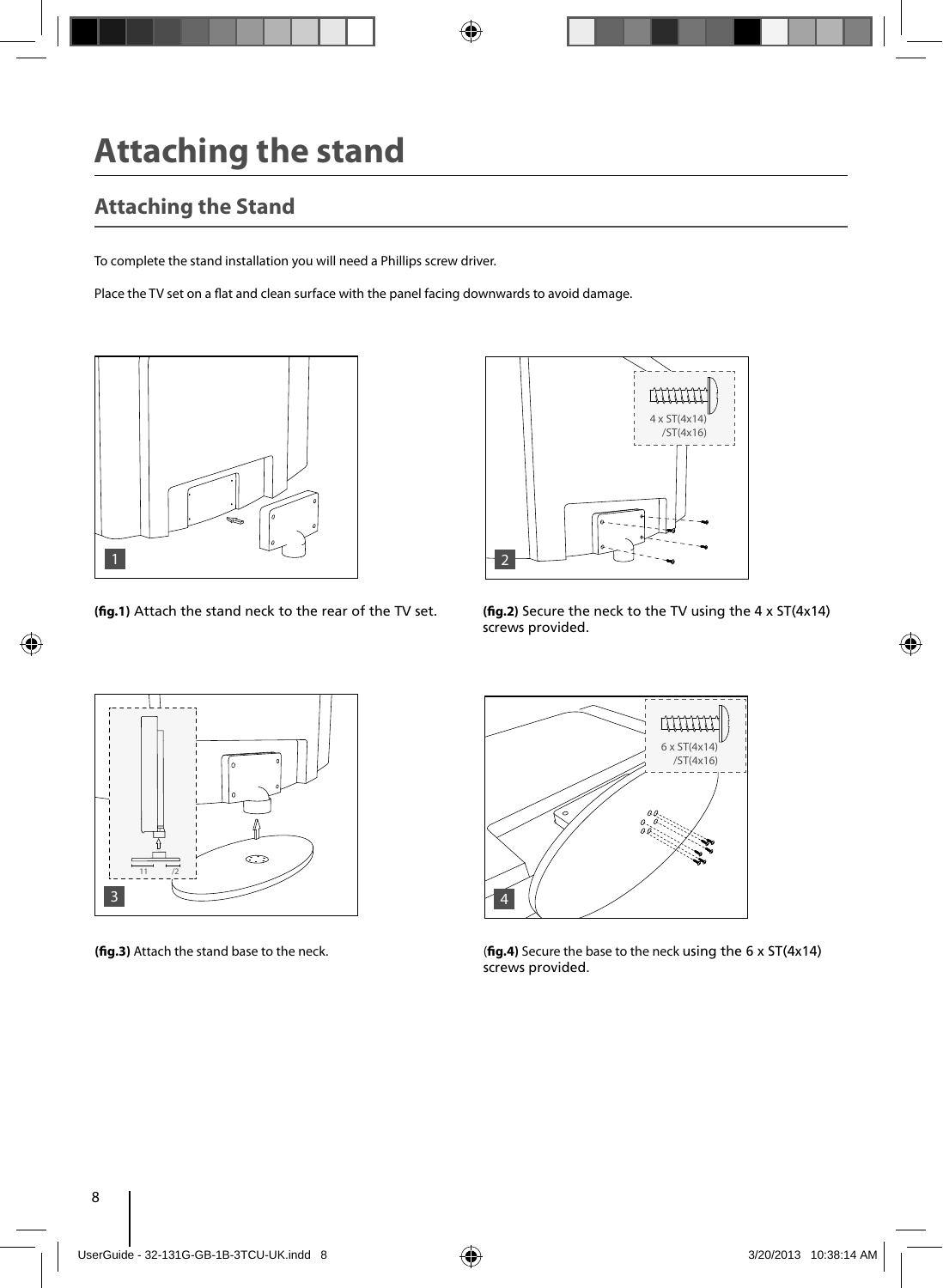## **Detaching the Stand**

To detach the stand please remove the 4 screws highlighted below and remove the stand from the rear of the TV set.





## **Wall mounting the TV**

This television requires a VESA 100 wall mount, or equivalent.

- 1. Remove the four screws
- 2. The wall mount can now be easily attached to the mounting holes on the rear of the TV. These holes are indicated in the picture below.



For optimum viewing, if wall mounting the TV higher than eye level, the TV should be tilted downwards so that the TV's screen is 'face on'. See fig 1 and 2

Important - If you mount this television on the wall, use only the screws holes for wall mounting. Using other screws can cause irreparable damage to internal components.

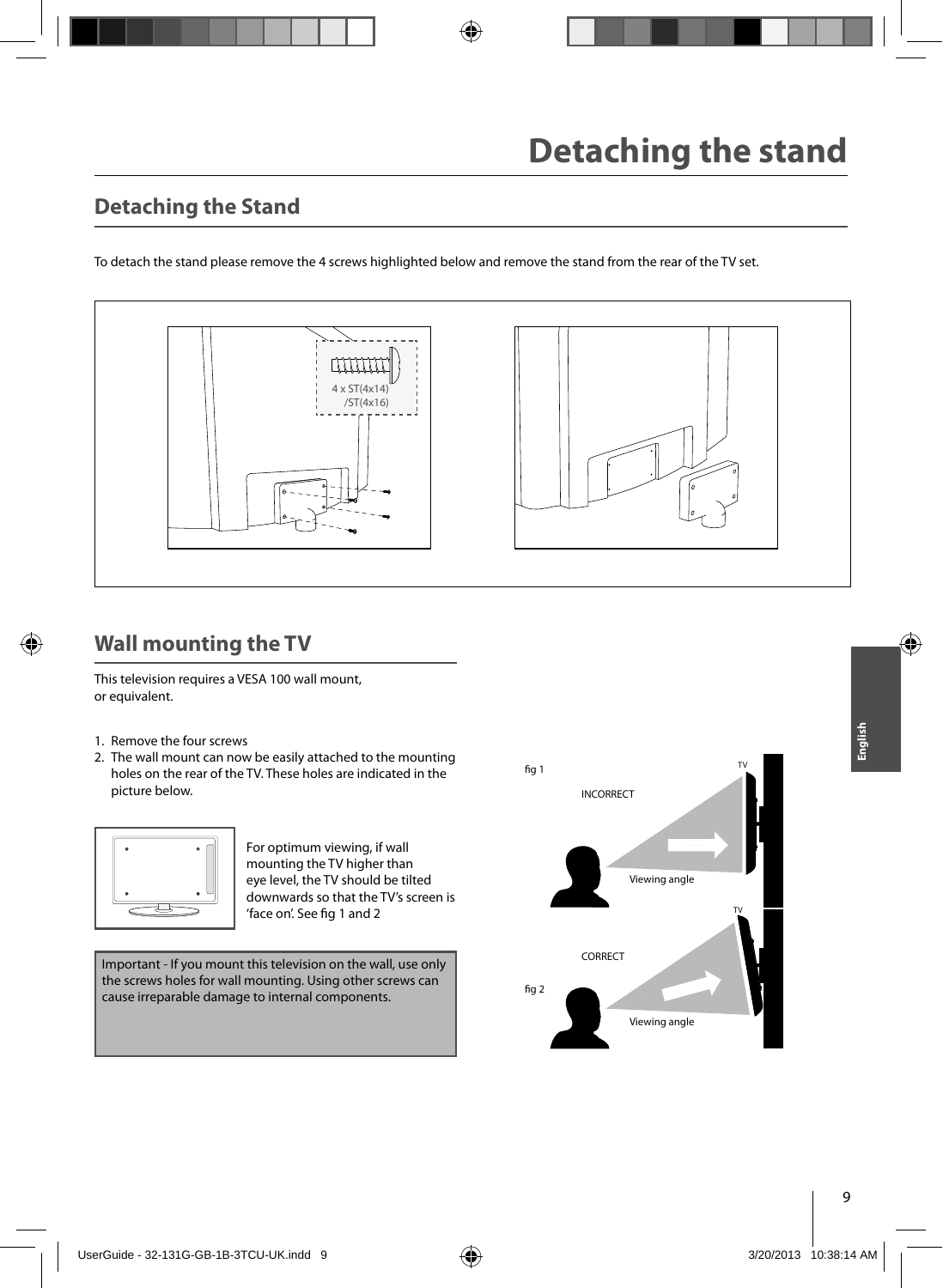# **Getting started - initial set up**

- 1. Using the RF cable supplied, connect the TV to the TV Aerial wall socket (Fig A).
- 2. Connect the power cable to the Electrical outlet (Fig B).



3. Turn on the device with marked ON/OFF switch



4. Insert the batteries supplied into the Remote control and press the Standby button to power on the TV.



### **How to connect a signal booster**

5. You will now be welcomed with the initial set-up screen. If it does not appear, on the remote control, please press [MENU] then 8-8-8-8 and the menu will appear. Press OK on the remote control and tuning will start.

| <b>First Time Installation</b> |  |
|--------------------------------|--|
| English                        |  |
| UK                             |  |
| <b>Ecohome</b>                 |  |
|                                |  |

6. After tuning the following screen will appear.

| <b>Auto Tuning Status</b>                                                                                                                                                                                                                                                           |  |
|-------------------------------------------------------------------------------------------------------------------------------------------------------------------------------------------------------------------------------------------------------------------------------------|--|
| Analogue Channels found                                                                                                                                                                                                                                                             |  |
| Digital Channels found                                                                                                                                                                                                                                                              |  |
| Radio Channels found                                                                                                                                                                                                                                                                |  |
| Data Channels found                                                                                                                                                                                                                                                                 |  |
| Congratulations. You have completed<br>the tuning process. Press OK to Exit.                                                                                                                                                                                                        |  |
| Note: If not all the channels were found, please try<br>connnecting a signal booster between the TV's RF input and<br>your TV aerial wall socket to improve the signal quality being<br>received by the TV. Alternatively, upgrade your Aerial to a<br>'High Gain' digital version. |  |
|                                                                                                                                                                                                                                                                                     |  |



If you are missing channels, the reason for this is likely to be signal strength, you should consider connecting signal booster and re-tuning the TV.

As part of our ongoing development to reduce power consumption, we have added an extra function to this Television called 'Ecohome' (you will see this during the first time installation set up). Power consumption using the Ecohome function is approximately 15% lower than some other modes. The picture brightness is reduced using the Ecohome function. If this function is not suitable for your viewing environment, you can select other modes as necessary. (Please note, 'Professional' mode is for optimum default picture settings, however, power consumption is approximately 15% higher than 'Ecohome' mode) Please refer to the user guide section 'Picture settings' in order to change the mode to one that maybe more suitable for your environment. There is also a shortcut button on the remote control called 'P-Mode' should you wish to change to another mode.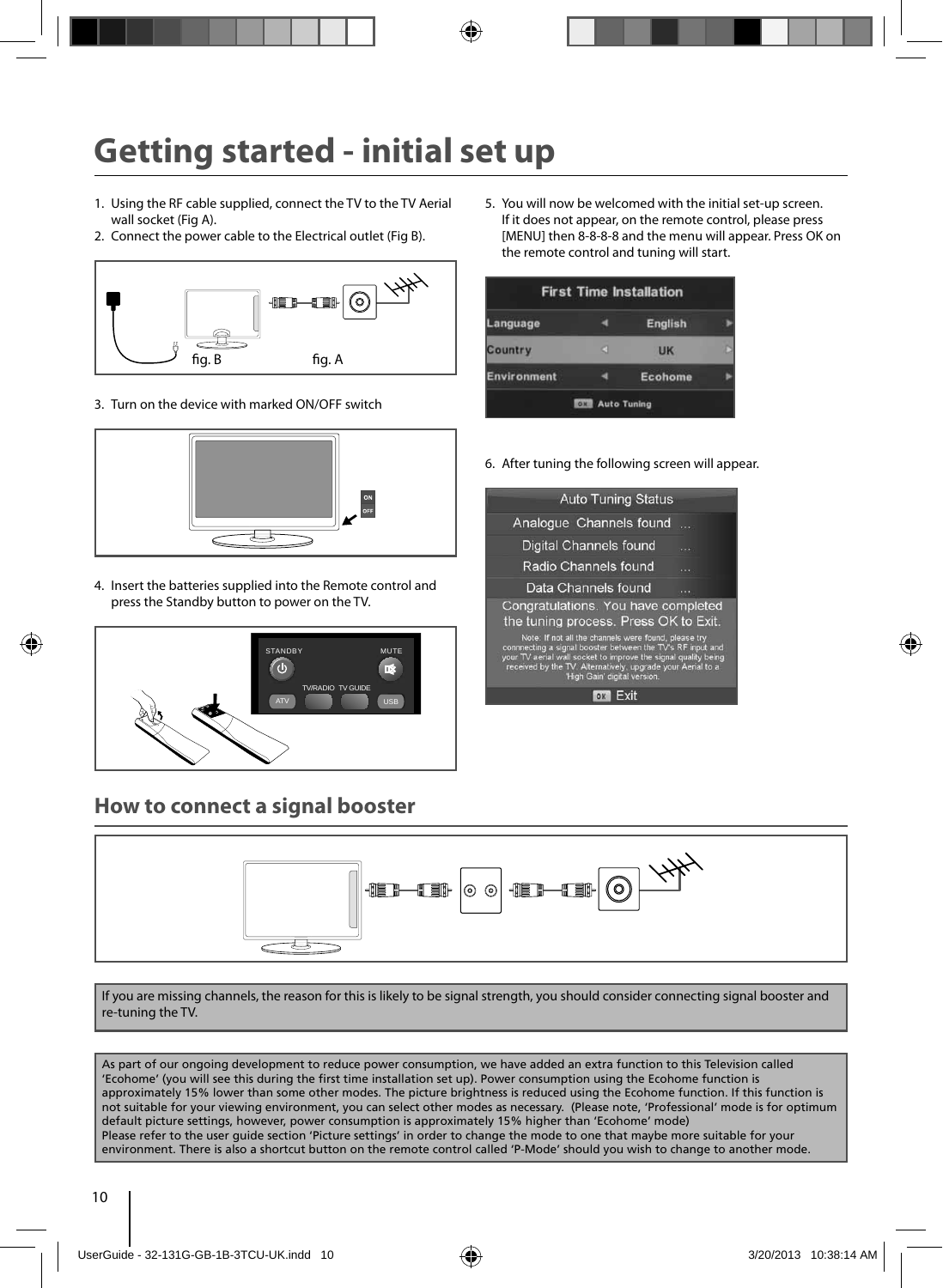#### TV with USB

| 1                       | Volume up and menu right             |
|-------------------------|--------------------------------------|
| $\overline{2}$          | Volume down and menu left            |
| $\overline{\mathbf{3}}$ | Programme/Channel up and menu up     |
| 4                       | Programme/Channel down and menu down |
| 5                       | Displays Menu/OSD                    |
| 6                       | Displays the input source menu       |
|                         | <b>Standby Power On/Off</b>          |





#### Choosing Mode Input/Source

To switch between the different input/connections.

a) Using the buttons on the remote control:

- 1. Press [SOURCE/ AV] The source menu will appear.
- 2. Press [▼] or [▲] to select the input you require.
- 3. Press [OK].
- b) Using the buttons on the Television:
- 1. Press [SOURCE].
- 2. Scroll up / down using CH+/ CH- buttons to the input/ source you require.
- 3. Press Vol+ to change input/source to the one selected.

| <b>Input Source</b> |  |
|---------------------|--|
| <b>FREEVIEW</b>     |  |
| <b>ANALOGUE</b>     |  |
| <b>SCART</b>        |  |
| <b>COMPONENT</b>    |  |
| <b>VGA/PC</b>       |  |
| HDMI <sub>1</sub>   |  |
| HDMI <sub>2</sub>   |  |
| HDMI <sub>3</sub>   |  |
| <b>VIDEO</b>        |  |
| <b>USB MEDIA</b>    |  |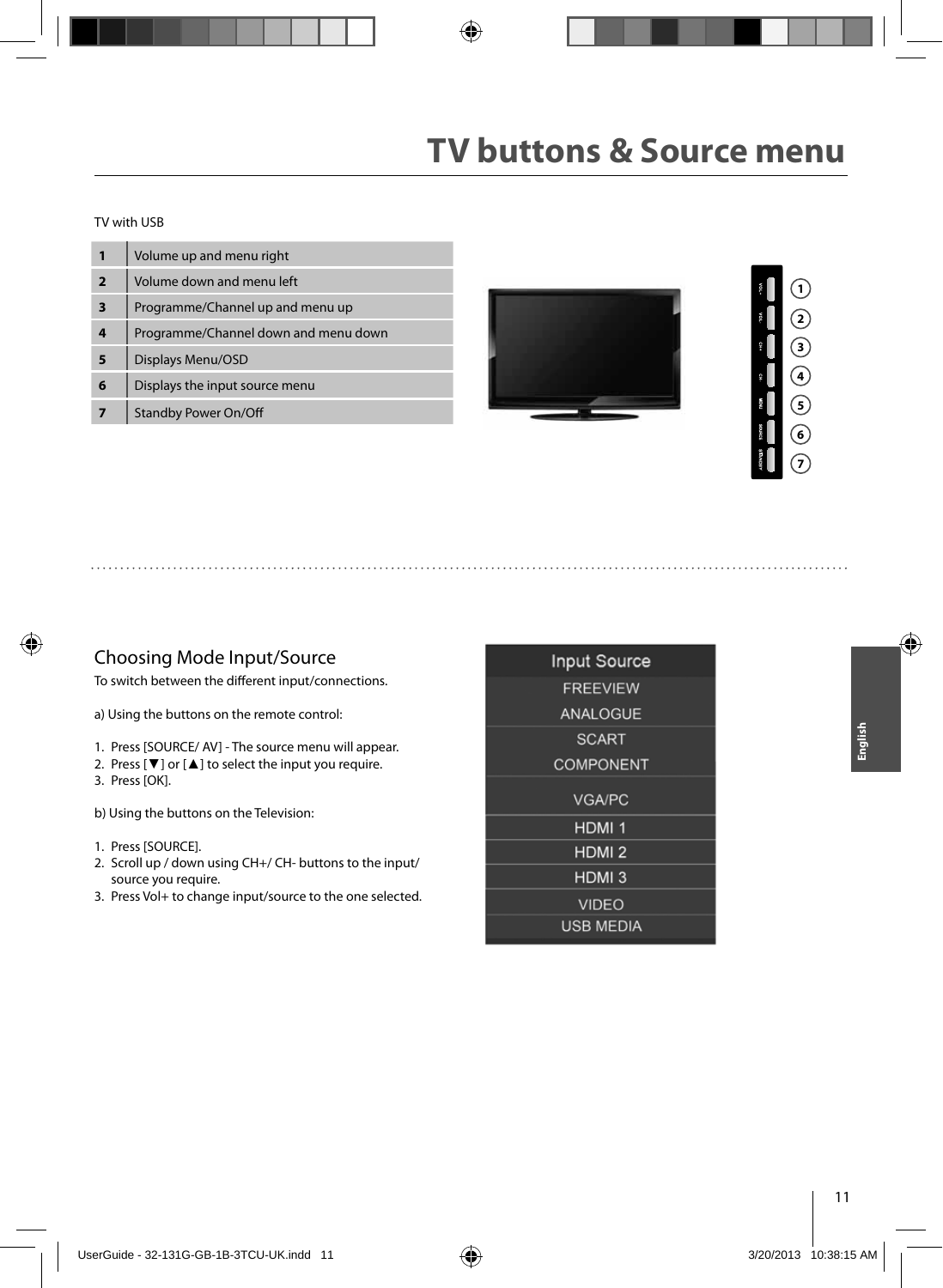# **Remote control TV with USB**

**1. STANDBY –** Switch on TV when in standby or vice versa. **MUTE –** Mute the sound or vice versa. **TV/RADIO –** Switch to Digital and switch between TV and radio in Digital mode. **TV GUIDE –** Opens the 7 Day TV Guide (Digital mode). **ATV –** Switch to analogue TV source. **USB –** Switch to USB source. **2.** S.MODE - Scrolls through sound mode options P.MODE - Scrolls through picture mode options  $\left($  $\right)$  - To restart the current chapter  $\widetilde{\bullet}$  - To advance forward to the next chapter  $\textcircled{f}$  - To stop the playback  $\widetilde{(-)}$  - To play in fast rewind mode  $\overrightarrow{P}$  - To play in fast forward mode  $\widetilde{(-)}$  - To play/pause **3. SOURCE/AV –** To display the input/source menu. **INFO –** Press once for now/next channel information. Press twice for programme information about current programme. **(▲/▼/◄/►/ OK ) –** Allows you to navigate the on-screen menus and adjust the system settings to your preference. **MENU –** To display OSD menu. **EXIT –** To exit all menus. **NUMBER BUTTONS – 0 – 9** to select a TV channel directly.  $\bigcirc$  – To return to the previous channel viewed. **FAV –** To display favourites menu. **4. VOL ▲/▼ –** To increase / decrease the sound level. **SUBTITLE –** To switch the dialogue at the bottom of the screen (on/  $\alpha$ ff ). **ASPECT** – To switch the screen between the different picture formats. **AUDIO –** To change the audio language (if available). **SLEEP –** Press repeatedly to cycle through the sleep options. **CH ▲/▼ –** To increase or decrease the channel being watched. **5. TEXT –** To enter Teletext **INDEX –** To display the index page **REVEAL –** To reveal or hide the hidden words. **DISPLAY –** To switch off the screen when listening to radio **SIZE –** Teletext mode - To change the display size in Teletext mode **HOLD -** Teletext mode - Hold current page which is displayed **3D –** Switches between 3D type settings (view page 15)

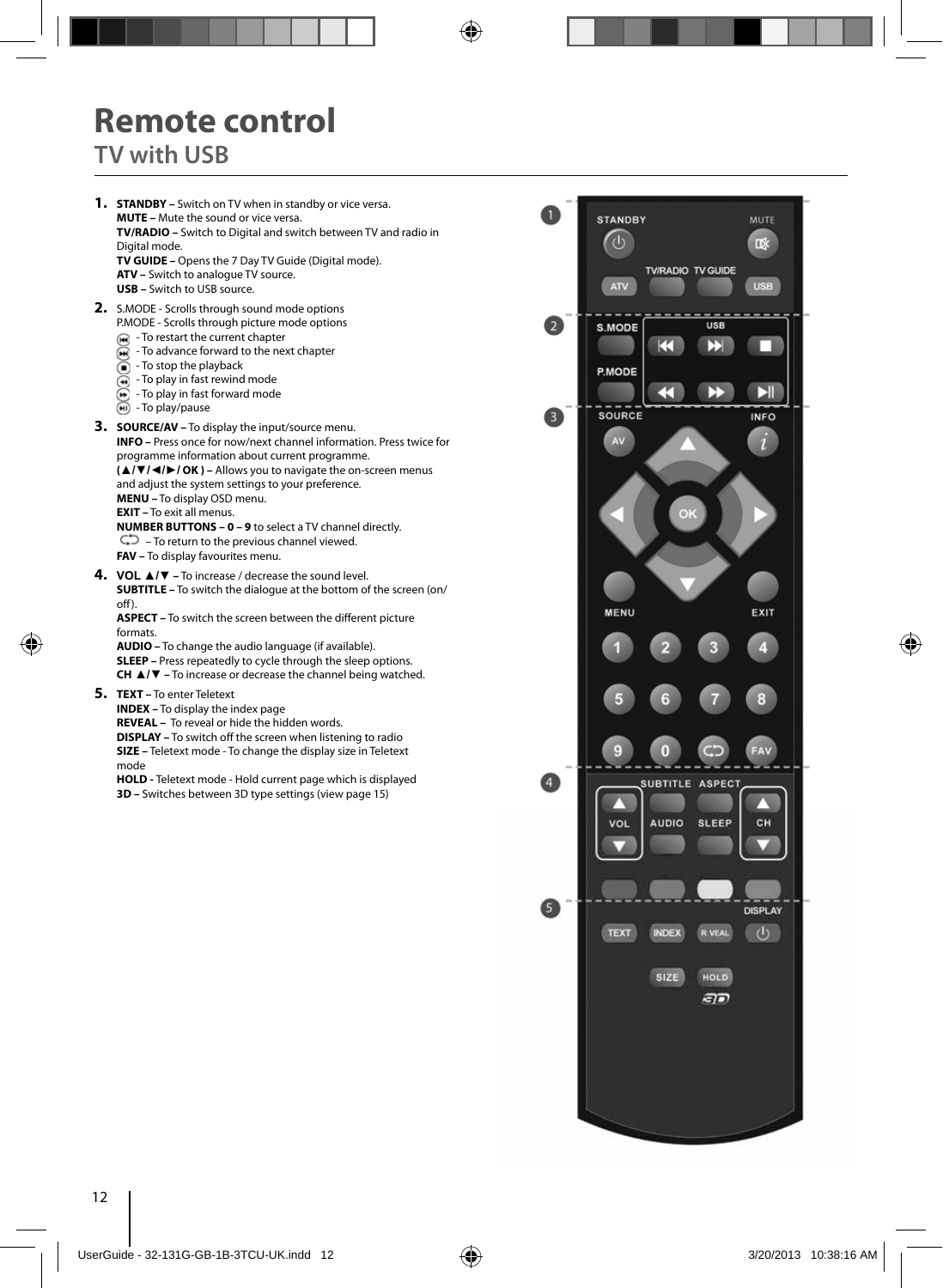### Connections

| 11 | <b>HEADPHONES</b>       | 3.5mm Headphone output | 8              | CI Card IN AV in      | Common Interface Module Input                |
|----|-------------------------|------------------------|----------------|-----------------------|----------------------------------------------|
| 12 | <b>USB</b>              | Port USB               | $\overline{9}$ | <b>RF</b> in          | <b>RF / TV Aerial input</b>                  |
| 3  | HDMI <sub>1</sub> in    | <b>HDMI</b> input      | 10             | <b>COAX Audio Out</b> | <b>Digital Coax Output</b>                   |
| 14 | HDMI <sub>2</sub> in    | <b>HDMI</b> input      | 11             | Video-CVBS            | Video Input & Audio input (Video<br>& YPbPr) |
| 5  | HDMI3 in                | <b>HDMI</b> input      | 12             | <b>L/R Audio In</b>   | L/R Audio Input                              |
| 6  | <b>VGA(PC) In</b>       | <b>VGA-PC input</b>    | 13             | <b>YPbPr</b>          | Component HD Input                           |
| 17 | <b>VGA(PC) Audio in</b> | 3.5mm PC Audio in      | 14             | <b>SCART</b>          | <b>SCART</b> input                           |

| 8  | <b>CI Card IN AV in</b> | Common Interface Module Input                |
|----|-------------------------|----------------------------------------------|
| 9  | <b>RF</b> in            | RF / TV Aerial input                         |
| 10 | <b>COAX Audio Out</b>   | <b>Digital Coax Output</b>                   |
| 11 | <b>Video-CVBS</b>       | Video Input & Audio input (Video<br>& YPbPr) |
| 12 | <b>L/R Audio In</b>     | L/R Audio Input                              |
| 13 | <b>YPhPr</b>            | Component HD Input                           |
| 14 | <b>SCART</b>            | <b>SCART</b> input                           |

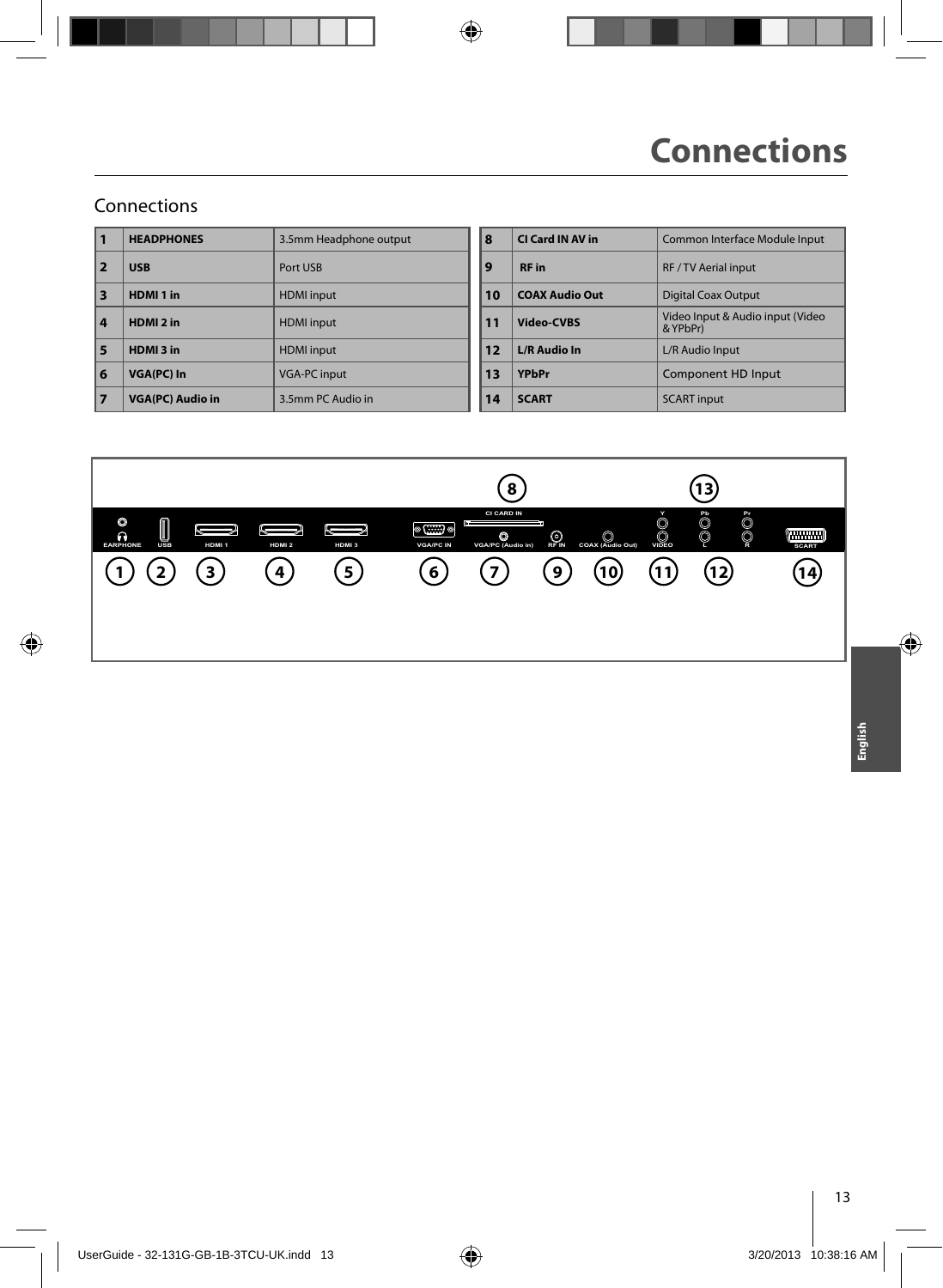# **Connections**

### Connecting a DVD Player/Recorder, Video Recorder or Cable/Satellite Box

TVs Input/Source should be set to SCART.



### Connecting a Camcorder, Camera or Games Console

TVs Input / Source should be set to Video.



### Connecting a High Definition (HD) Device

#### Option 1 - via HDMI to HDMI cable

A HDMI cable can output both video and audio and enables you to enjoy digital-quality video and audio with minimal loss of quality.

TVs Input/Source should be set to HDMI.



Option 2 - via Component cable.

If you are supplied with a cable from the device which has RED, GREEN, BLUE, RED & WHITE connectors you must use included YPbPr to MINI YPbPr cable adaptor to connect via Component (for picture) and by phono cable (for sound). TVs Input / Source should be set to Component.

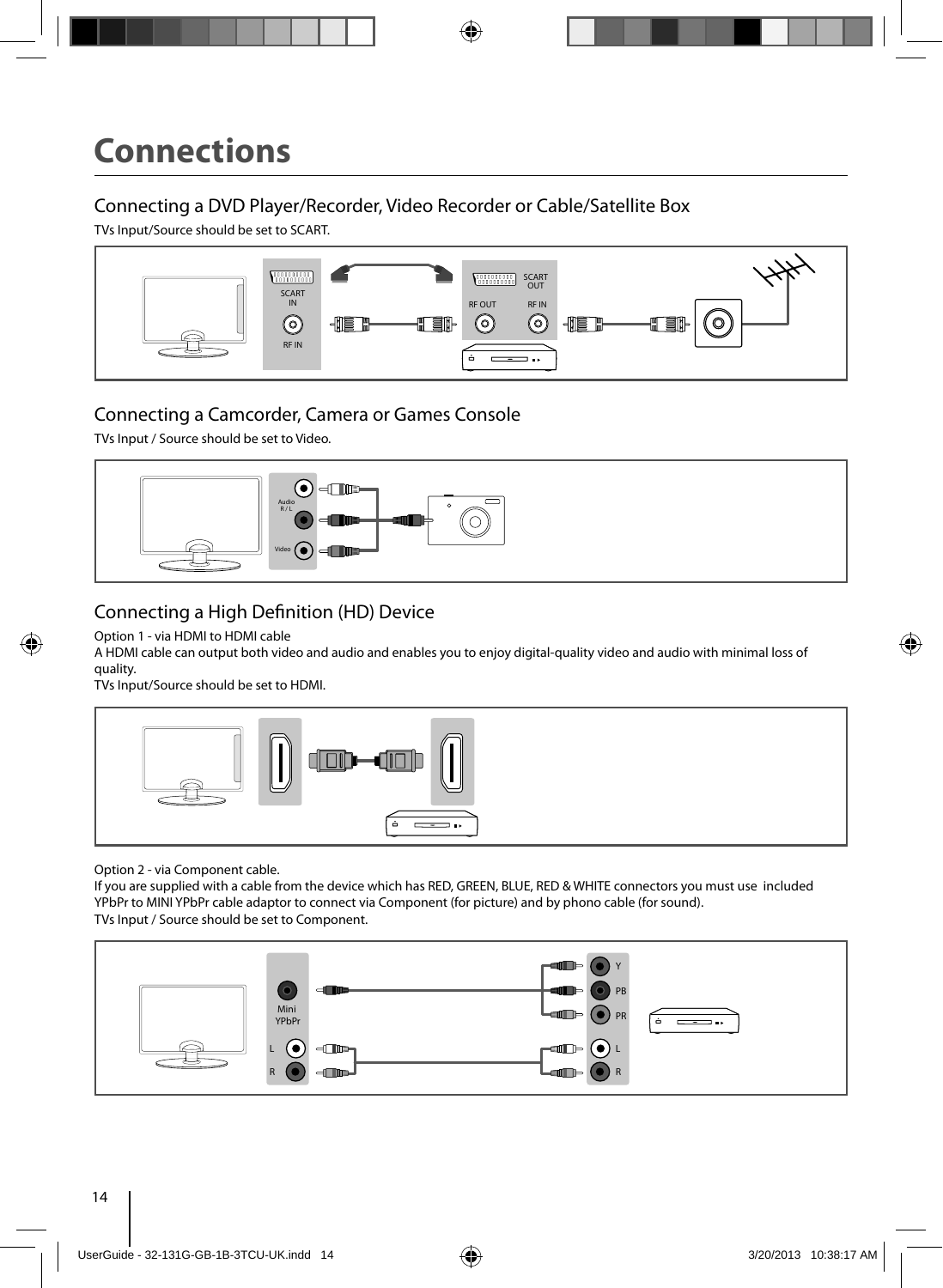# **TV Menu operation**

**TV Menu Operation | Channel menu | Picture menu**

## **TV Menu Operation**



To access this menu, press [MENU] button on the remote control. To enter a menu press [OK]

If you wish to make changes to any of the default settings, use the scroll (▲/▼/◀/▶) buttons. To confirm any settings press [OK] button.

To exit this menu at anytime, press [EXIT] button.

## **Channel menu**



**Auto Tuning** - Allows you to retune the television for all digital channels, digital radio stations and analogue channels.

**ATV Manual Tuning** - Allows you to manually tune your analogue signal.

**DTV Manual Tuning** - Allows you to manually tune your digital signal.

**Programme Edit** - Allows you to delete, skip and add favourite channels.

| Programme Edit       |            |
|----------------------|------------|
| BBC1<br>т            | Lens.      |
| $2$ BBC <sub>2</sub> | D's        |
| ITV1<br>KB.          | $T^*T$     |
| 4 Channel 4          | 1079       |
| я<br>five            | <b>SEE</b> |
| 6 BBC3               | 100        |
| 7 BBC4               | $-014$     |
| B ITV2               | m          |
| $9$ SKY1             | ov.        |
| <b>10 SKY2</b>       | $10 +$     |
| * Delete             | Skin       |
| O OK                 |            |

**Signal Information** - Displays signal strength and quality information.

### **Picture menu**



**Picture Mode** - Choose from the following presets.

| Standard | Default settings                                                                                                                                                                                                                                                                                                                     |
|----------|--------------------------------------------------------------------------------------------------------------------------------------------------------------------------------------------------------------------------------------------------------------------------------------------------------------------------------------|
| Dynamic  | Recommended settings for fast moving<br>pictures                                                                                                                                                                                                                                                                                     |
| Mild     | Set to be lighter in colour and less bright                                                                                                                                                                                                                                                                                          |
| Personal | Lets you manually alter all the settings                                                                                                                                                                                                                                                                                             |
| Ecohome  | Power saving mode which reduces the energy<br>used by up to 25% (by reducing the power to<br>the LED/LCD panel). In Ecohome mode, the<br>TV will switch itself to Standby mode after<br>4-5 hours in the event that the TV buttons or<br>remote control buttons are not pressed (see<br>the time menu to de-activate this function). |

**Contrast** - Switch the balance between black and white. **Brightness** - Increase or decrease the brightness of the picture. **Colour** - Increases the colour from black and white.

**Tint** - Lets you increase or decrease the level of tint within the picture.

**Sharpness** - Increase or decrease the sharpness of the picture. **Colour Temperature** - Choose from the following presets.

| Default settings<br>Normal                           |                                    |  |
|------------------------------------------------------|------------------------------------|--|
| Warm                                                 | Increases red within the picture   |  |
| Cool                                                 | Increases blue within the picturew |  |
| Noise Reduction - Choose from the following presets. |                                    |  |

| $\Omega$ | Turns noise reduction off  |
|----------|----------------------------|
| Low      | Minor system adjustment    |
| Middle   | Medium system adjustments  |
| High     | Maximum system adjustments |
| Default  | Default settings           |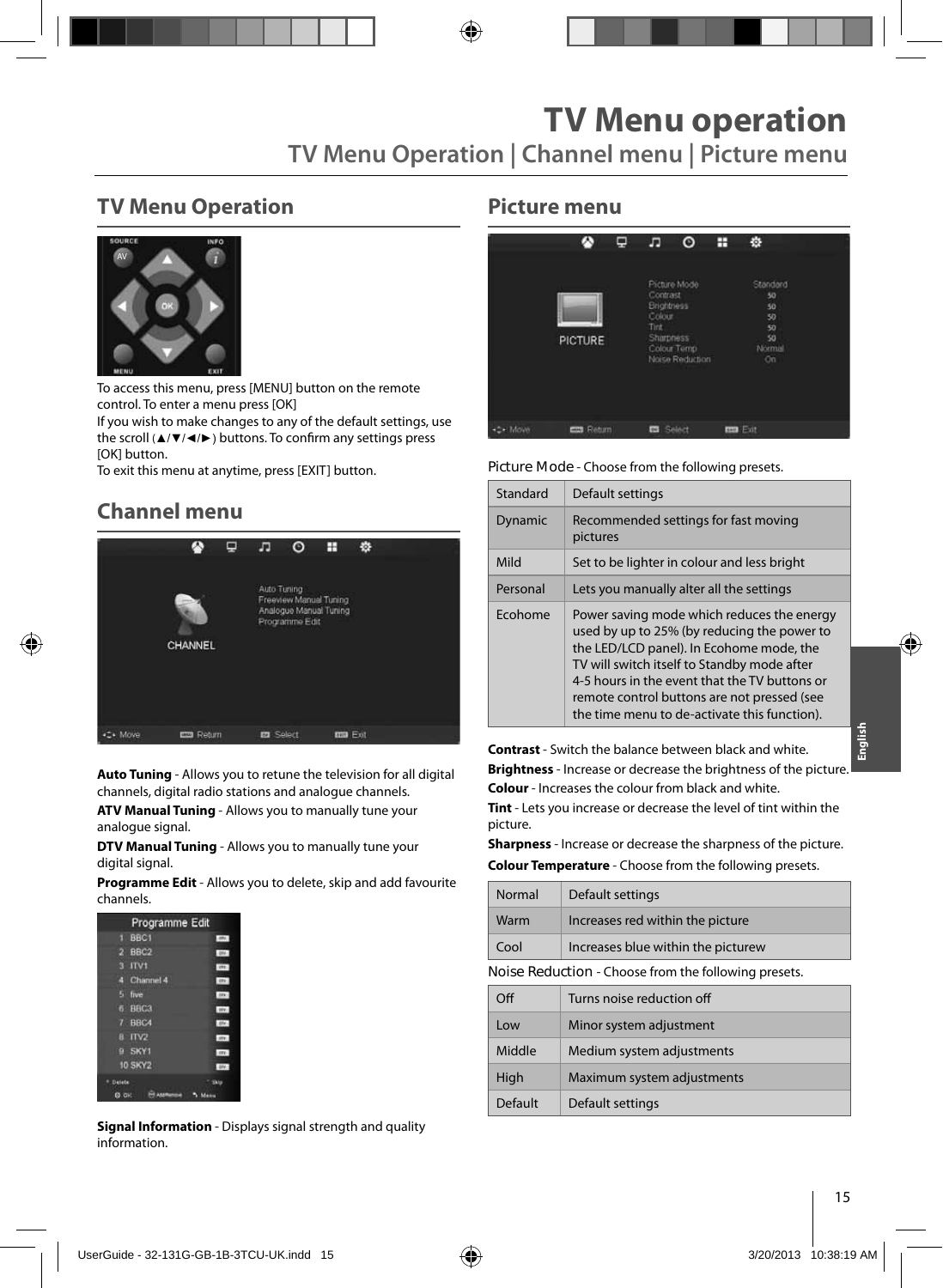# **TV Menu operation TV Menu Operation | Channel menu | Picture menu | 3D Settings**

## **3D Settings**

For the best 3D picture eff ect, watch your TV from vertical angle +/- 10°.

**3D Type**- When connecting a 3D product sometimes the picture maybe displayed incorrectly; choose from the following settings to correct this. You can toggle these settings by pressing the '3D' button on your remote (see page 11).

| 3D Off               | Default settings                                                                                                                                                                                                                                                                                                                                                                                                                                                                                                                                 |
|----------------------|--------------------------------------------------------------------------------------------------------------------------------------------------------------------------------------------------------------------------------------------------------------------------------------------------------------------------------------------------------------------------------------------------------------------------------------------------------------------------------------------------------------------------------------------------|
| Side by Side         | 3D format is commonly used in 3D broadcasting, works by halving the horizontal resolution of videos to<br>store left and right eye images in each frame. It effectively displays up to 960 x 1080 pixel pictures to each<br>eye, enabling TV stations to telecast 3D content at a much lower bandwidth compared with 3D Blu-ray discs.<br>Typical supported resolutions are limited to 720p and 1080i for 3D TV programs.<br>Users will need to manually select the correct 3D format to properly display side-by-side<br>3D content on a 3D TV. |
| <b>Top Bottom</b>    | 3D format is alternative for 3D broadcast, which is pretty similar to side-by-side 3D except that it halves the<br>vertical resolution instead. Available primarily up to 720p resolution, top-and-bottom 3D offers 1280 pixels<br>horizontally. The higher pixel count is generally considered more suitable for displaying panning motion in<br>sports programs.                                                                                                                                                                               |
| <b>Frame Packing</b> | As its name suggests, this format stacks the left and right eye images in each frame to retain the content's<br>original resolution for the best 3D pictures. Most, if not all, 1080p 3D Blu-ray movie discs and 720p PS3 3D<br>games are produced utilizing this technique. Another key differentiator is that all 3D TVs should be able to<br>automatically detect frame-packing 3D signals and correctly display the content without user intervention.                                                                                       |
| Line by Line         | The picture signals for left and right eyes are interleaved in alternate lines. The left clip's resolution is halved<br>then placed in the odd lines of the video stream. Correspondingly, the right clip's resolution is halved then<br>placed in the even lines of the video stream. When combined the video stream totals 1920×1080.                                                                                                                                                                                                          |

**Exchange 3D L/R-** change picture sequence for different viewing

**2D to 3D**- Changes the picture from regular 2 dimensions to 3 (3D). Please note as content is being changed by the TV the effects are limited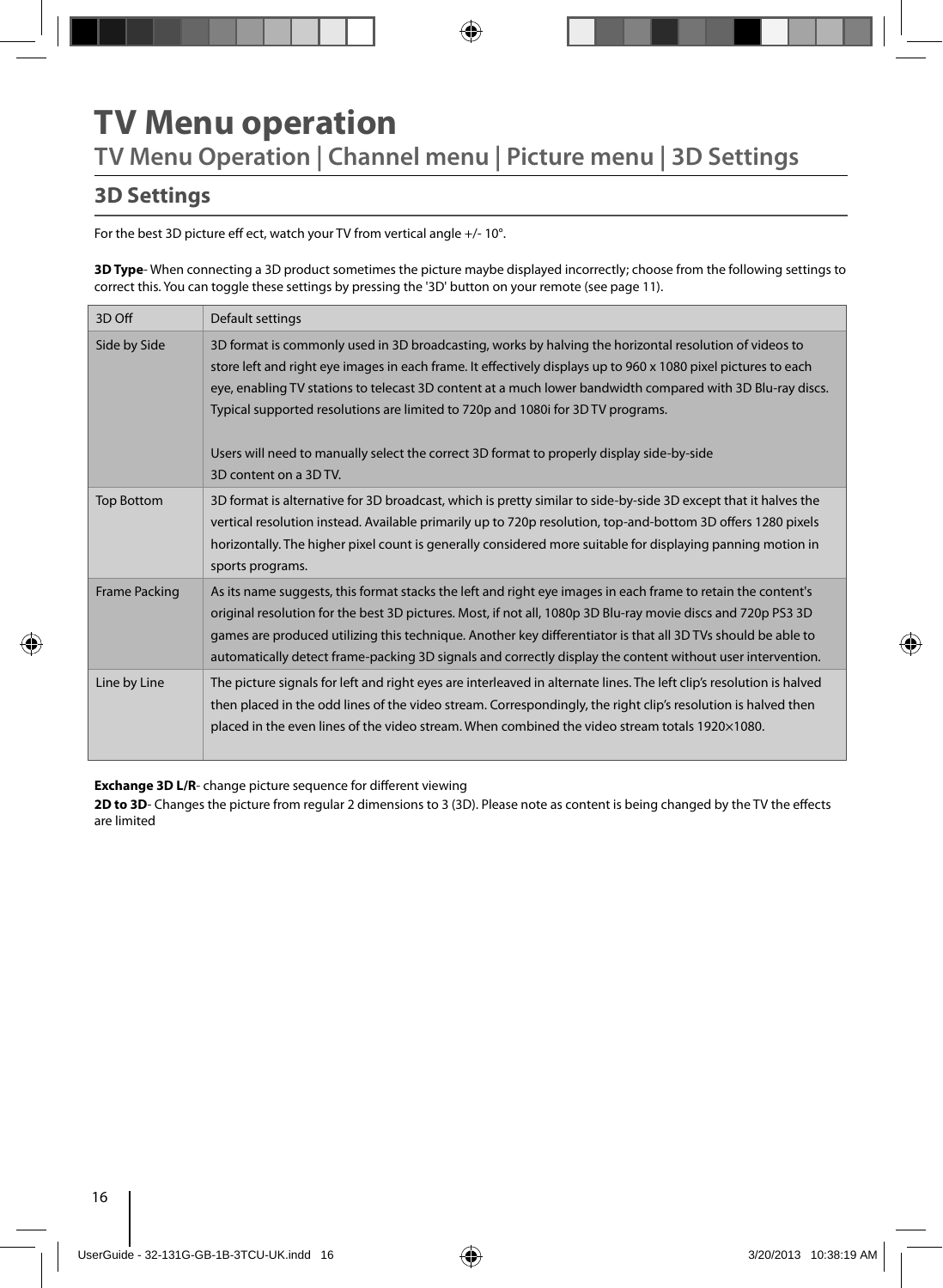# **TV Menu operation**

**Sound menu | Time menu | Feature menu**

## **Sound menu**



**Sound Mode** - Choose from the following presets:

| Standard      | Default settings                        |
|---------------|-----------------------------------------|
| <b>Music</b>  | Emphasises music over voices            |
| Movie         | Provides live and full sound for movies |
| Personal      | Selects your personal sound settings    |
| <b>Sports</b> | Emphasises sound for sports             |

Tip: Treble and bass levels can only be adjusted when the sound mode 'Personal' is selected.

**Treble** - To adjust the amount of high frequency within the sound.

**Bass** - To adjust the amount of low frequency within the sound. **Balance** - To switch the sound between the left and right

speakers. **Auto Volume Level (AVL)** - When 'on' is selected, the volume

will stay at a constant level regardless of input/source. **Digital Output** - This is the digital COAX Audio output. Choose

from the following options:

| Standard      | Default settings                        |
|---------------|-----------------------------------------|
| Music         | Emphasises music over voices            |
| Movie         | Provides live and full sound for movies |
| Personal      | Selects your personal sound settings    |
| <b>Sports</b> | Emphasises sound for sports             |

**AD Volume** - Increase or decrease the overall volume.

### **Time menu**



**Clock** - Set the date and time.

**Off Time** - Allows you to set a specific time for your TV to turn off.

**On Time** - Allows you to set a specific time for your TV to turn on, the channel it will then display, the source it will be on and also the volume. This function can then be toggled to repeat every day or a certain day.

**Sleep Timer** - Lets you set the sleep timer so the television automatically switches off after a set amount of time. Off -> 10min -> 20min -> 30min -> 60min -> 90min -> 120min -> 180min -> 240min.

Auto standby - Toggle the Function on and off.

### **Feature Menu**



**Schedule List** - Lists your programme reminders.

**PVR File System** - Checks the fi le system of the connected USB device and displays the information about the check results.

**CI Information** - Pay per view services require a "smartcard" to be inserted into the TV. If you subscribe to a pay per view service the provider will issue you with a 'CAM' and a "smartcard". The CAM can then be inserted into the COMMON INTERFACE PORT (CI Card In).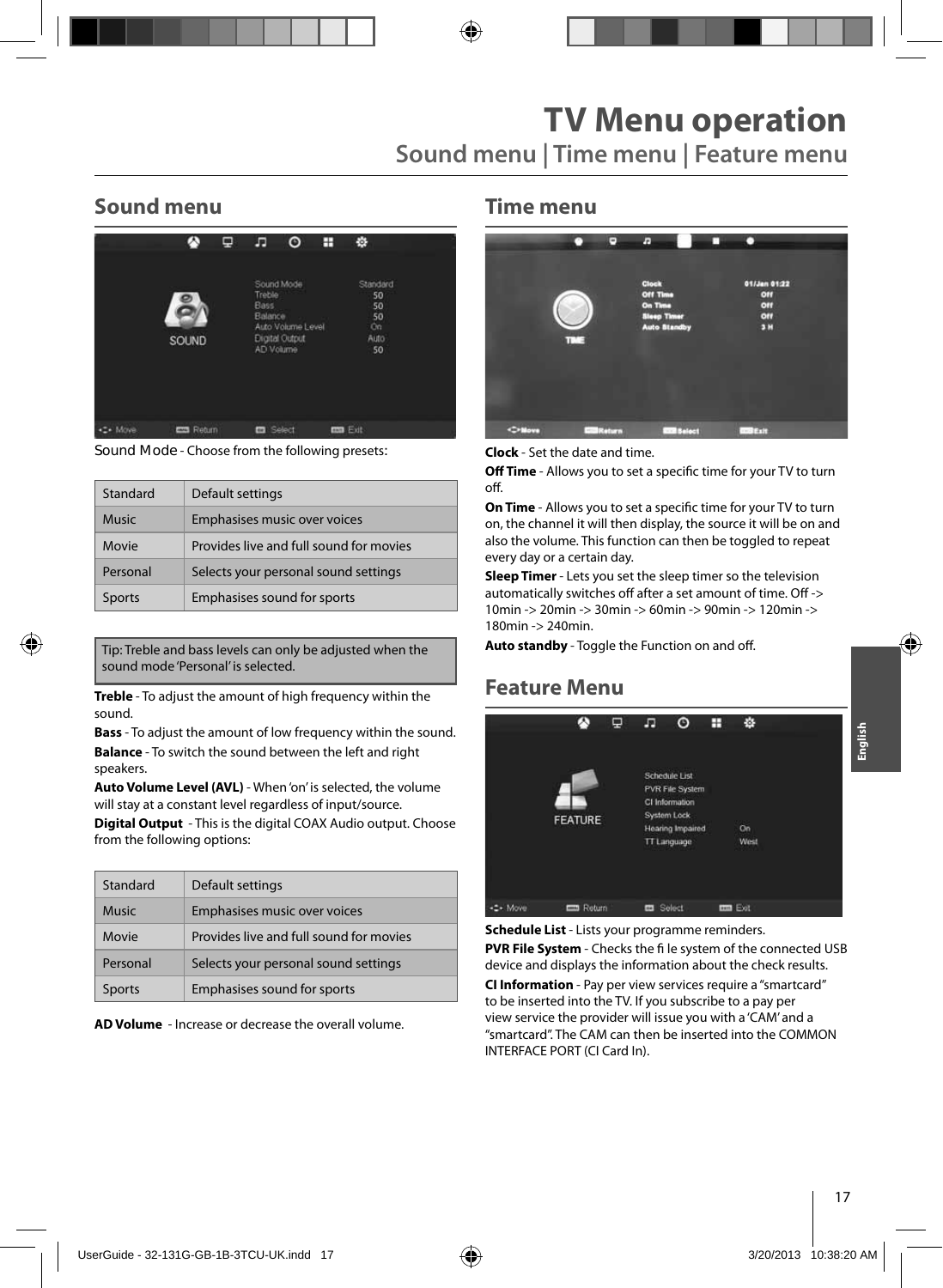# **TV Menu operation**

## **Setup menu**

**System Lock** - Allows you to lock or unlock the menu. You will be asked to enter a 4 digit password use the **◄** button to quit the password input. Use the **►** button to clear. Default password is 0000.

**Hearing Impaired** - If signal provides support for the hearing impaired, the subtitles can be displayed by pressing the "Subtitle". If you set a Hearing Impaired on and switch to a channel with support for hearing impaired subtitles willbe activated automatically.

 **TT Language** - Encoding settings for the proper display of teletext characters.

## **Setup menu**



**Menu language** - Allows you to change the language of the menu.

**Aspect Ratio** - Within the EU the picture format varies depending on the channel/broadcast. There are a number of different options to best meet your needs.

**Auto** - Automatically displays the best picture format. So the picture is in the correct position. May have black lines at the top/bottom and/or sides.

**Original** - Will display the picture from the broadcaster without any change.

**Zoom** - The picture is the correct proportion but zoomed in to fill the screen.



**4:3** - Displays the 4:3 picture in its original size. Side bars are shown to fill the 16:9 screen.



**16:9** - Fills the screen with a regular 16:9 signal and the 4:3 signal will be streched to fill the screen.



**14:9** - Displays the 14:9 picture in the correct proportion. As a result side bars are shown on the screen.



**Blue Screen** - Changes the background when there is no input between clear and a blue background (Only available on some sources).

**Menu Duration** - Lets you adjust the amount of time the On Screen Menu stays on the screen before disappearing.

#### **Reset To Default**

**Reset Menu System -** This resets the menus to factory settings.

**Reset TV Channels** - This clears all the TV channels from the television.

**Software Update (USB)** - From time to time we may release new firmware to improve the operation of the television (available to download). This menu lets you install the new software/firmware onto the television. Further details of how to do this will be issued with the firmware. Contact the helpline or refer to the 'product support' section of the website.

\* after proper software update, remove USB device from TV and delete software sfrom USB device.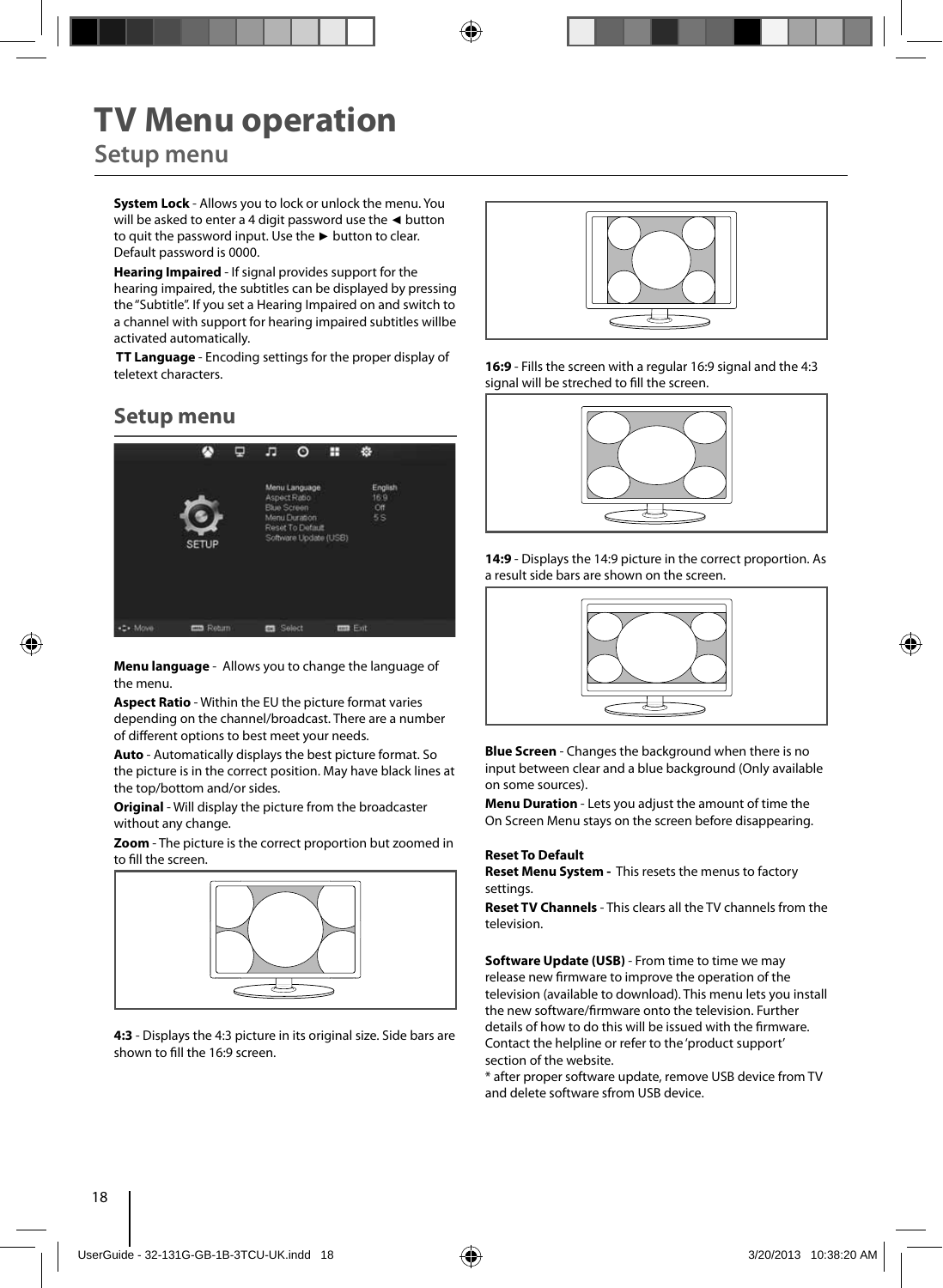# **Using the television as a computer monitor**

IMPORTANT – Before connecting the computer to the television you must ensure the computer settings are correct for the television. You MUST do this using your old monitor.

How to set up for Windows XP, Windows Vista & Windows 7 (connecting via VGA cable to the TV).

- 1. Switch on your computer.
- 2. When finished booting up right click your mouse anywhere on the screen.
- 3. Left click your mouse on Properties/ Personalise.
- 4. Left click your mouse on Setting/Display Settings. Ensure the screen resolution is set to what is shown in the technical specifications section toward the rear of this user guide. To correct the resolution to that of the television move the slider.
- 5. Left click your mouse on Advance/Advanced Settings and left click on Monitor.
- 6. Left click on the drop down for Screen refresh rate and select 60 Hertz, if you experience picture noise or 'flickering', select 50 hertz or 70 hertz.
- 7. Click on Apply, then click Yes and the settings will be saved.
- 8. Now switch off your computer and connect the television (as shown).
- 9. Switch on the TV, select the input/source to VGA/PC and re-start your PC.

### **Connecting a Laptop**

In addition to the above if you are connecting a laptop to the television you will also need to activate the VGA connection on the laptop. This can vary based on the brand of laptop you have, on many brands/models, it is as per below.

- 1. Connect the laptop to the television.
- 2. On the Laptop push buttons The screen will now switch to the television.



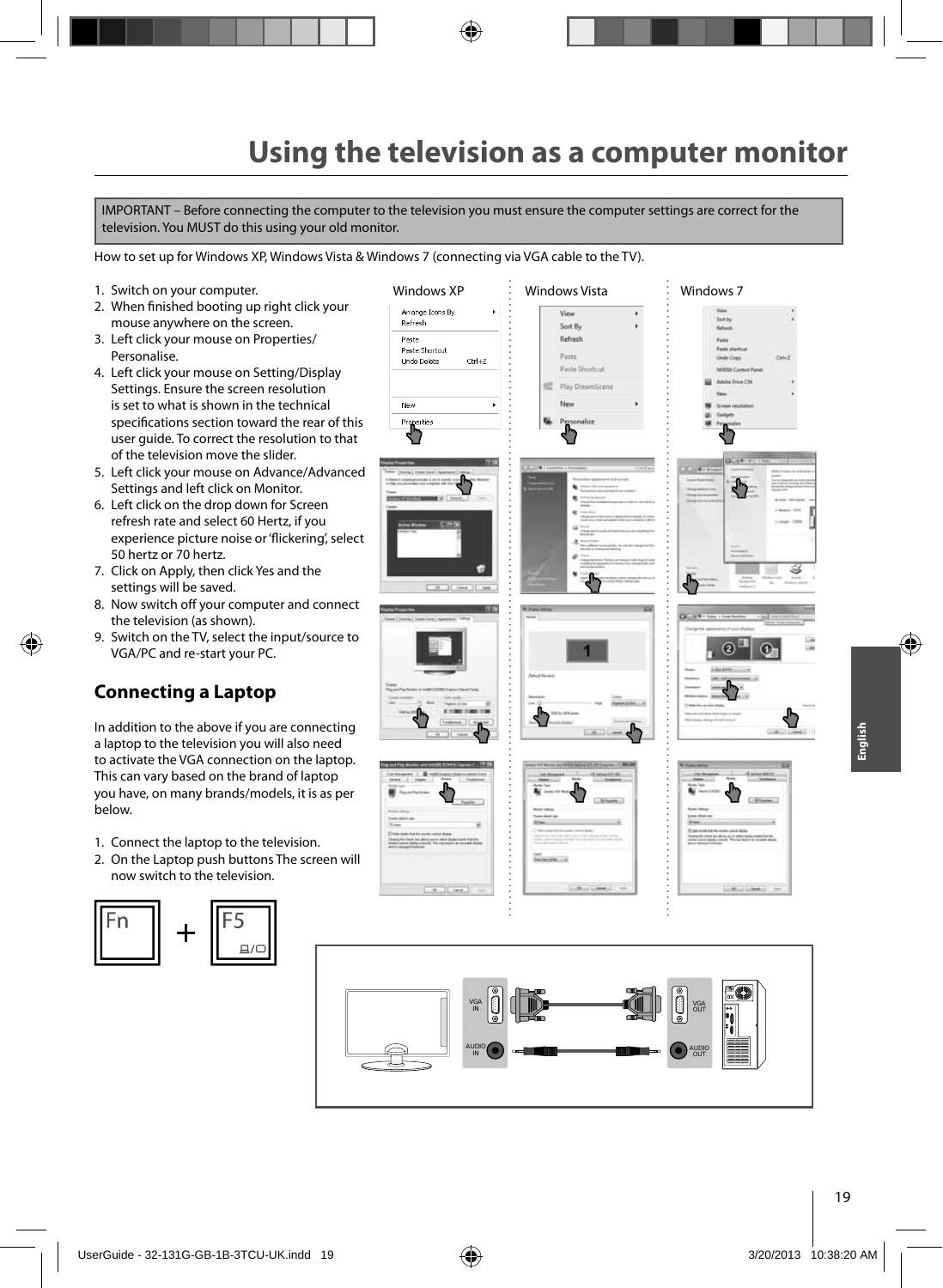## **PC Settings**



Auto Adjust - Lets you automatically configure the television to be used as a computer monitor.

**H Offset** - Changes the horizontal position of the picture. **V Offset** - Changes the vertical position of the picture.

Tip: If the computer is left in-active for a period of time, the television will switch into a 'sleep' state (the screen  $\vert$  will power off to save power). To switch back on press the **Postandby button. Position Resetting back to the original settings** 

# **7 Day TV Guide**

|                     |                                                                                                                                                                                                                                                                                                                         | 7 Day TV GUIDE                  |                                 |
|---------------------|-------------------------------------------------------------------------------------------------------------------------------------------------------------------------------------------------------------------------------------------------------------------------------------------------------------------------|---------------------------------|---------------------------------|
| Season <sub>2</sub> | 10 Years Younger: The Challenge<br>Support worker Janice Cassidy's lifestyle of long working hours and a penchant for tanning<br>has taken its toll, while the stress of bringing up two daughters and heavy smoking has<br>affected interior designer Shere Morady. Surgeon Jan Starek and the team set out to provide |                                 |                                 |
|                     |                                                                                                                                                                                                                                                                                                                         |                                 | 04 Aug 2010 10:42               |
| BBC <sub>1</sub>    | 05:00-06:00                                                                                                                                                                                                                                                                                                             |                                 | 10 Years Younger: The Challenge |
| BBC <sub>2</sub>    | 06:00-06:30                                                                                                                                                                                                                                                                                                             | The Simpsons                    |                                 |
| ITV <sub>1</sub>    | 06:30-07:00                                                                                                                                                                                                                                                                                                             | Hollyoaks                       |                                 |
| Channel 4           | 07:00-08:00                                                                                                                                                                                                                                                                                                             | Channel 4 News                  |                                 |
| five                | 08:00-09:00                                                                                                                                                                                                                                                                                                             | How to Look Good Naked          |                                 |
| BBC <sub>3</sub>    | 09:00-10:00                                                                                                                                                                                                                                                                                                             | Newlyweds: The One Year Itch    |                                 |
| BBC4                | 10:00-11:15                                                                                                                                                                                                                                                                                                             | <b>Big Brother</b>              |                                 |
| ITV2                | 11:15-11:45                                                                                                                                                                                                                                                                                                             | The Big Bang Theory             |                                 |
| Record              | * Remind                                                                                                                                                                                                                                                                                                                | Prev.Day<br><b>Childre View</b> | Next Day<br><b>O</b> Display    |

TV Guide is available in Digital TV mode. It provides

information about forthcoming programmes (where supported by the Digital channel). You can view the start and end time of all programmes and on all channels for the next 7 days and set reminders.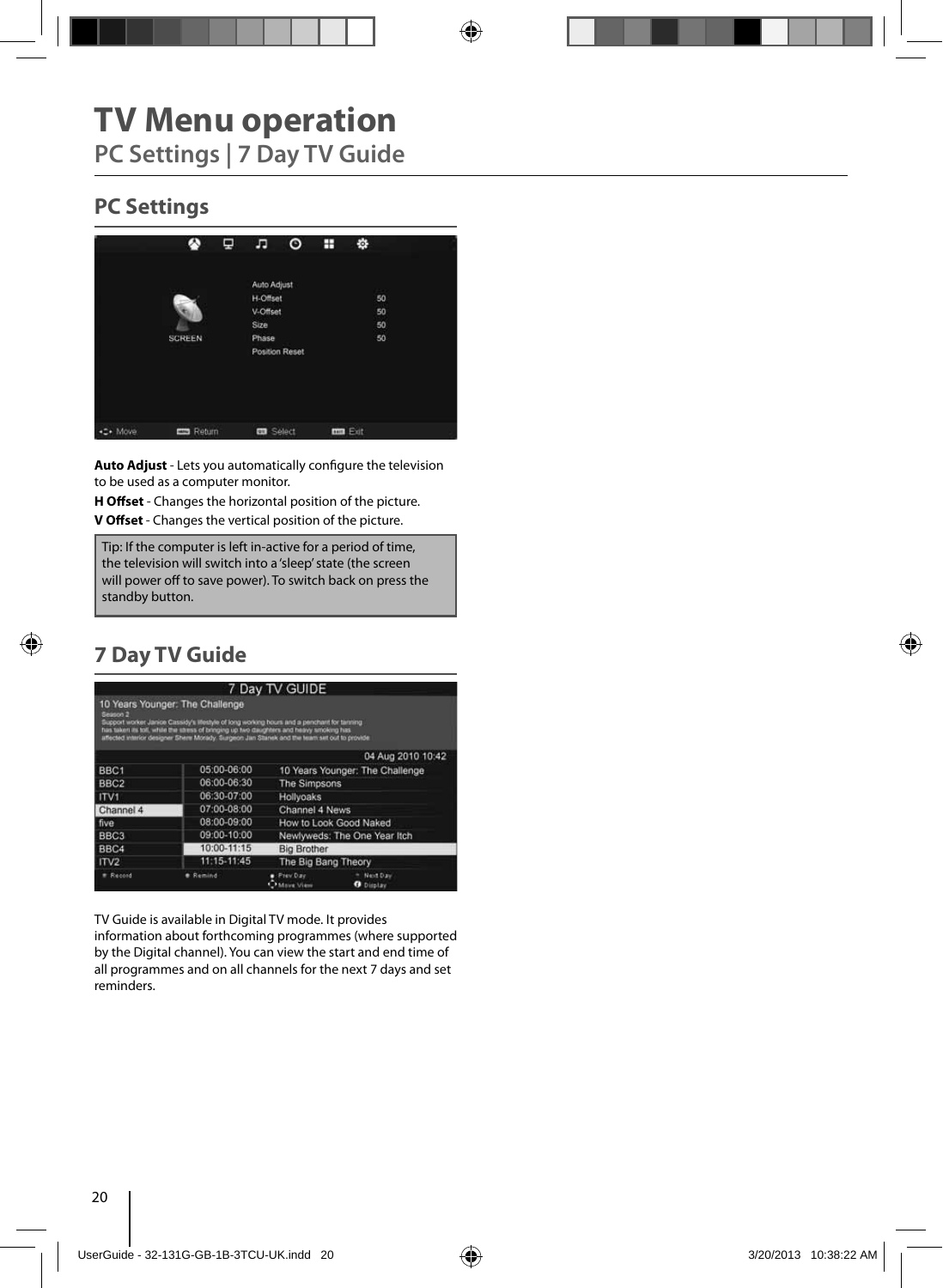## **USB mode / Media player**

USB mode offers playback of various different types of content that you have saved on your USB Memory Stick. Please refer to technical specification page for compatible file types On switching to USB source the above menu screen will appear. The content will be divided into Photo, Music, Movie and Text based

on file type.



You can navigate through the menus using the scroll ▲/▼/◀/▶buttons. To confirm the item you wish to play/view press [OK] button.



You can now access the item. Press OK to view.



Select the drive you require. (If your drive only has 1 partition you will only see 1 item).



While viewing you control the item using or by pressing ( i ) and using  $\triangle$ / $\nabla$ / $\triangleleft$ / $\triangleright$  and (OK) shown in fig (1) below

Fig (1)

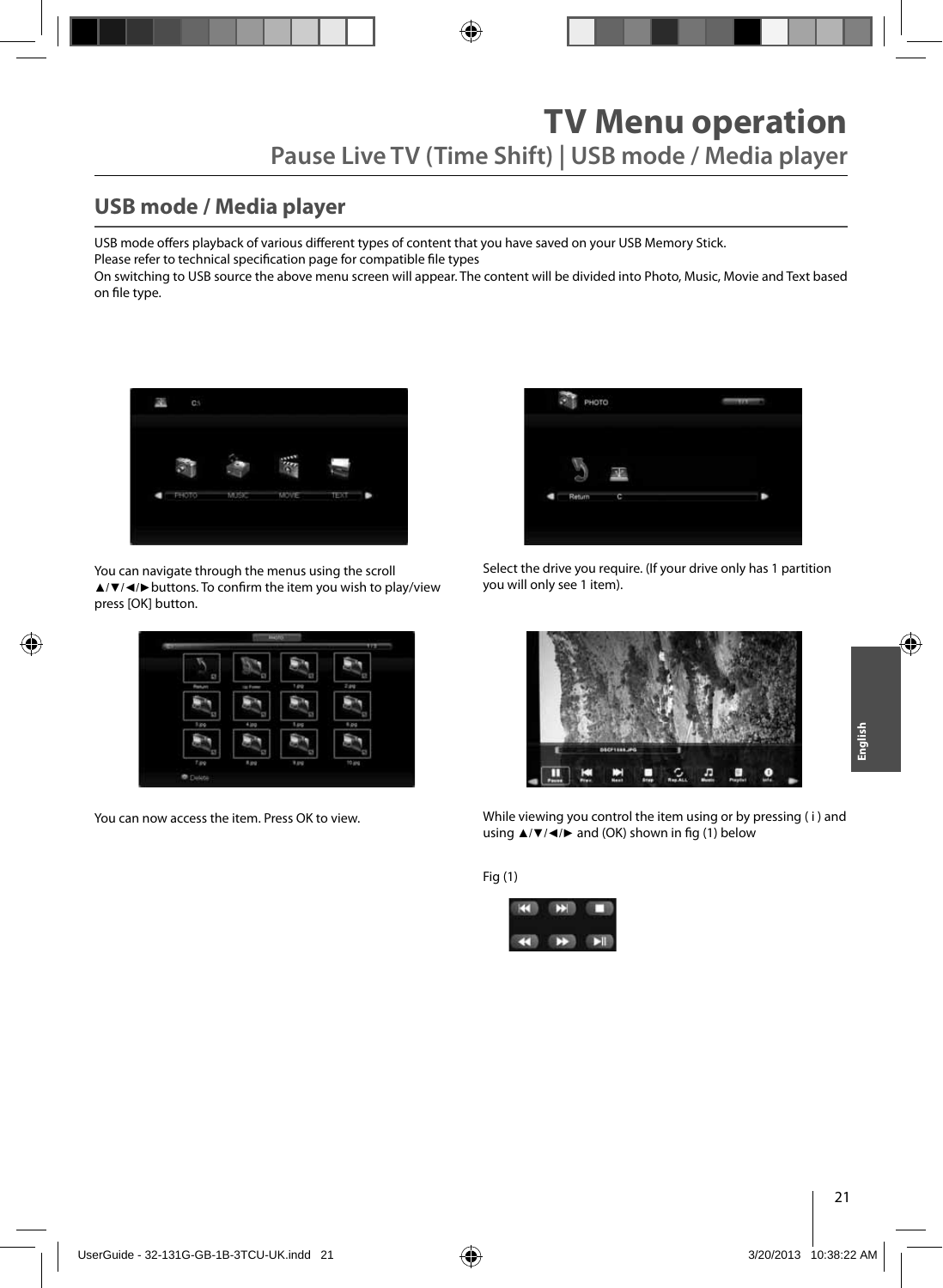# **OPERATING THE TV WITH A UNIVERSAL OR SKY (BSKYB) REMOTE CONTROL**

#### **Using a Universal Remote Control.**

You may wish to use a Universal Remote control to operate your Television. In order to do so, you will need to enter the 'code' below into your universal remote control, to do this, please follow the instructions included with the Universal remote control. Please note that if your remote control does not accept the code, this is because the software/firmware installed on the remote control is too old. Please contact the manufacturer of the Universal Remote control for assistance.

#### **Universal Remote Code - 2106 (TV functions) 2302 (DVD Functions - where included on the TV)**

#### **Using a Sky / Sky+ / Sky HD Remote Control**

If you wish to use your Sky remote control to operate your Television, you need to programme a 4 digit code into your Sky, Sky+ or Sky HD remote control.

Please note that the code below will only be accepted if the Sky remote control is a Revision 9 (launched Autumn 2010) or later.

To find out which version of Sky remote you have, remove the battery cover, you should see a sticker showing the 'Rev' number.

If your Sky remote is Rev 8 or earlier, you will need to purchase a new Sky Remote control in order to operate the TV's functions. At the point of manufacture of this TV, the latest Revision 9 remote controls are only available to purchase directly from Sky, alternatively, you can purchase our versions from the helpline / website.



The very latest versions of remote controls to operate your Sky / Sky+ / Sky HD in addition to operating the functions of the Television can be purchased from the helpline or website. www.skymediauk.co.uk

Our versions (from One for All) are slightly smaller than the regular Sky remotes and operate your Sky box the same way your current Sky remote does, in addition, our versions operate the functions of your television as they include the very latest software/firmware.

Please note that as we have to install the necessary software / firmware onto the remote control prior to shipping, you must provide us with your TV model number in order that we can do this.

If your Sky remote control is a Revision 9 or later, please follow the instructions below.

- 1) Switch on the TV set
- 2) Press the 'TV' button on the Sky Remote
- 3) Hold down the 'select' and 'red' buttons for 2-3 seconds until the LED blinks twice
- 4) Press the 'TV' button on the Sky Remote again
- 5) Enter the 4 digit code (see below)
- 6) The LED should blink twice, if not recheck the 4 digit code used and go back to step 1
- 7) Press the 'standby' button on the Sky Remote (The TV should go to standby)
- 8) Press 'select' to store this setting

**Sky / Sky+ / Sky HD Remote code - 2134 (Revision 9 or later only)**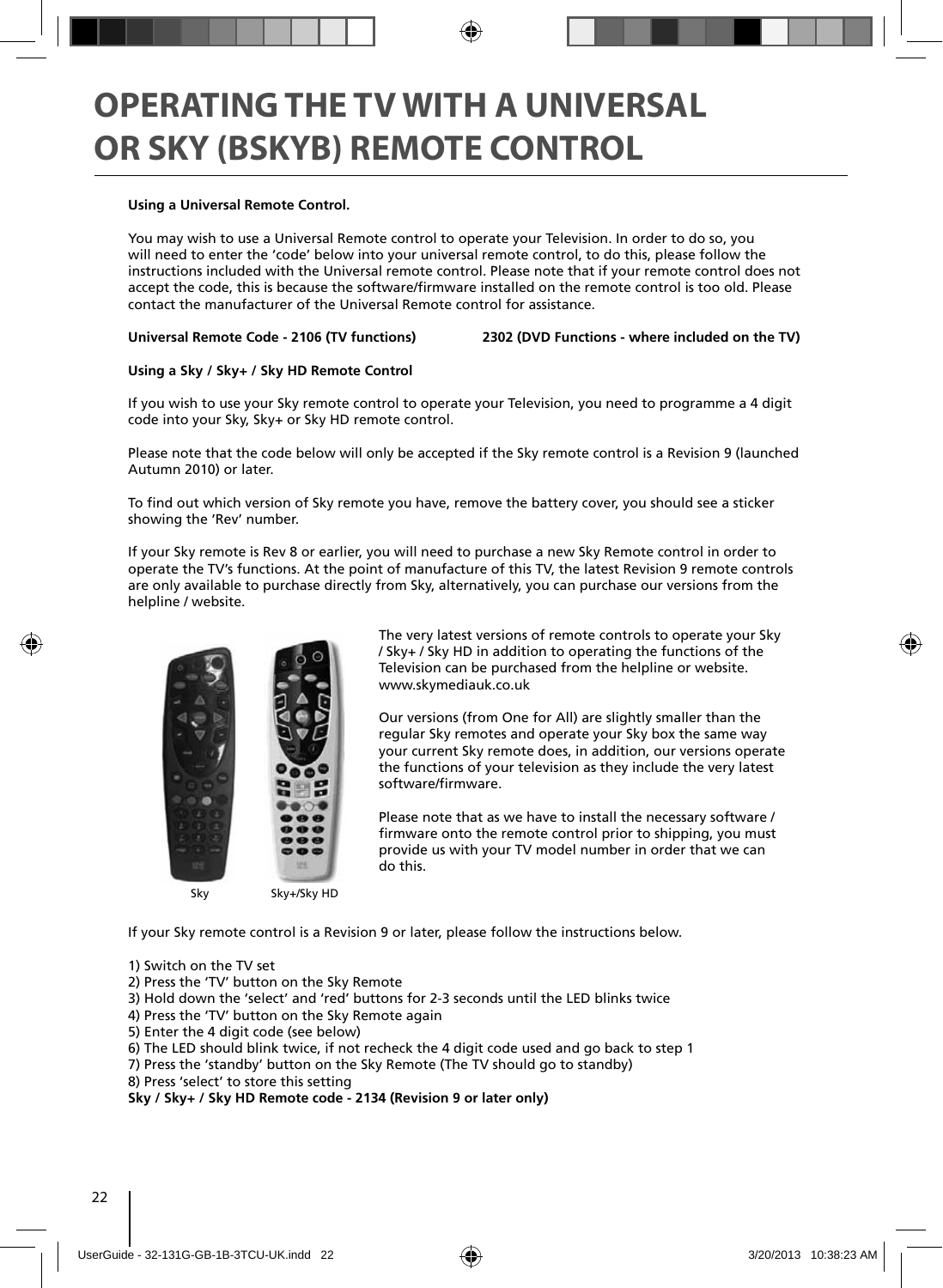# **Frequently asked questions**

| General                    | I would like to have louder<br>sound by connecting<br>additional speakers.                                                               | There are 2 options:<br>1) Use Digital COAX output connected to an external amplifier/surround sound<br>system.<br>2) Use the 3.5mm headphone output and a 3.5mm to phono cable (available<br>separately) to connect to an amplifier/surround sound system.                                                                                                                                                                                                                                                                                                                  |
|----------------------------|------------------------------------------------------------------------------------------------------------------------------------------|------------------------------------------------------------------------------------------------------------------------------------------------------------------------------------------------------------------------------------------------------------------------------------------------------------------------------------------------------------------------------------------------------------------------------------------------------------------------------------------------------------------------------------------------------------------------------|
| General                    | Why are some options in<br>the menu unavailable and<br>greyed out.                                                                       | Some options are only available in certain sources, i.e. HDMI, PC/VGA. They are<br>unavailable in the other sources where they have no affect.                                                                                                                                                                                                                                                                                                                                                                                                                               |
| General                    | Can I stop my TV turning off<br>after 4hrs?                                                                                              | Yes<br>1) In the picture settings menu, de-select Eco-home<br>2) In the time settings menu, scroll down to Auto standby and select OFF                                                                                                                                                                                                                                                                                                                                                                                                                                       |
| <b>TV</b>                  | I have tuned in Digital TV<br>but I am not receiving any<br>or all of the channels and/<br>or the channels I receive are<br>breaking up. | 1) Check you are in an area that can receive Digital TV.<br>2) Check you are using an aerial that is able to receive a good digital signal. In most<br>cases, you will need an outdoor digital hi-gain/wideband aerial. In areas that have<br>excellent digital coverage, you may be able to use a loft type aerial but it is highly<br>likely that you will also need to connect a booster between the back of the TV and the<br>TV aerial wall socket. Unfortunately, to receive a good enough digital signal, it is not<br>possible to use a portable/indoor type aerial. |
| <b>TV</b>                  | I have re-tuned my television<br>but when I switch it off it is<br>not storing the channels.                                             | Complete a first time installation, please refer to the set-up menu section of the<br>manual of how to do this.                                                                                                                                                                                                                                                                                                                                                                                                                                                              |
| <b>VCR/DVD</b><br>Recorder | I have connected the TV to<br>my VCR or DVD Recorder via<br>SCART but it is not recording.                                               | In addition to connecting via SCART, you should connect the aerial cable from the<br>wall socket to your VCR/DVD Recorder and another aerial cable from the VCR/DVD<br>Recorder to the TV.                                                                                                                                                                                                                                                                                                                                                                                   |
| <b>Game Consoles</b>       | I have connected my PS3 to<br>the TV via HDMI, but I am<br>not receiving any pictures or<br>sound on my Television.                      | 1) Ensure the TVs source is on HDMI.<br>2) Check your settings on your PS3 are as per the PS3 instruction manual.                                                                                                                                                                                                                                                                                                                                                                                                                                                            |
| <b>Game Consoles</b>       | I have connected my Xbox<br>360 to the TV via Component<br>Cables (Red, Green & Blue)<br>but I am not receiving any<br>sound.            | Component cables only provide HD Pictures. For the sound you will need to connect<br>the Red & White audio cables on the Xbox to the Red & White phono inputs on the<br>rear of the TV. Please refer to the 'Connections' pages.                                                                                                                                                                                                                                                                                                                                             |
| <b>USB Mode</b>            | I have inserted a USB Memory<br>Key, but the TV does not<br>recognise it.                                                                | Ensure the USB Memory Key is formatted to type FAT32.                                                                                                                                                                                                                                                                                                                                                                                                                                                                                                                        |
| <b>USB Mode</b>            | Using a USB portable hard<br>drive.                                                                                                      | If you wish to use a portable hard drive larger than 32GB, please note that it must<br>be formatted to the FAT32 file system in order to operate on this TV. Windows XP/<br>Vista computers are only capable of formatting up to 32GB, therefore, you will need a<br>software programme/utility to format larger hard drives. Please refer to the web site<br>for more information.                                                                                                                                                                                          |
| System Lock                | I have changed the password<br>on the television and now<br>forgotten it.                                                                | There is a master password of 4711, to gain access to the TV menu and reset the<br>normal password.                                                                                                                                                                                                                                                                                                                                                                                                                                                                          |
| 3D mode                    | The picture is not displaying<br>correctly                                                                                               | Press the 3D button to toggle through the diff erent 3D picture formats.                                                                                                                                                                                                                                                                                                                                                                                                                                                                                                     |
| 3D mode                    | I have downloaded a 3D<br>movie but it will not play<br>via USB                                                                          | 3D mode is not supported via USB.                                                                                                                                                                                                                                                                                                                                                                                                                                                                                                                                            |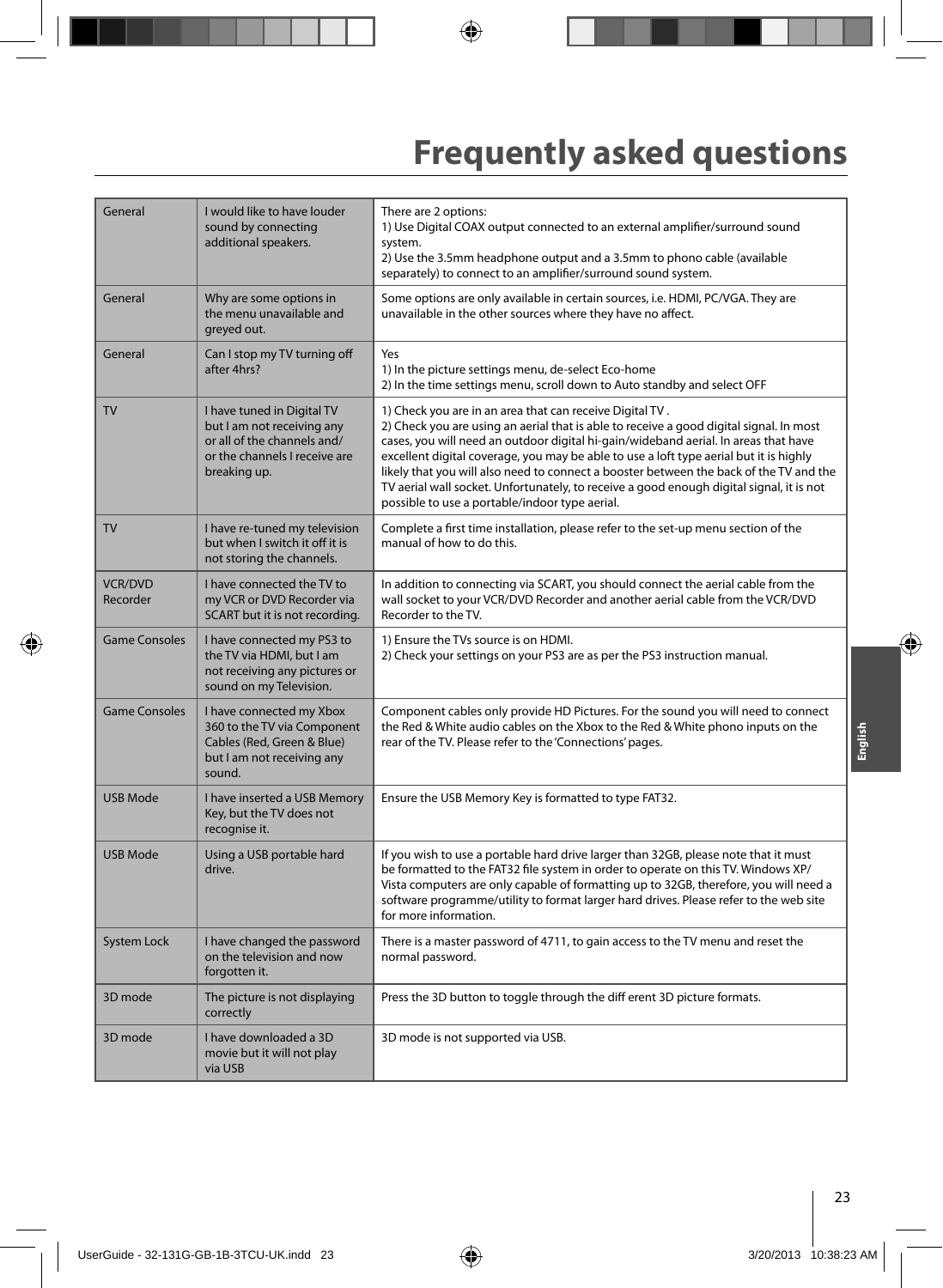# **Technical specification**

| Model                                     | 32/131G-GB-1B-3TCU-UK                                                                        |
|-------------------------------------------|----------------------------------------------------------------------------------------------|
| Screen size (diagonal)                    | 32"/81cm                                                                                     |
| <b>Resolution</b>                         | 1366 x 768                                                                                   |
| <b>PC RGB</b>                             | <b>YES</b>                                                                                   |
| <b>RF</b>                                 | 75 ohm- aerial/PAL-SECAM                                                                     |
| <b>Video Inputs</b>                       | 3 x HDMI, 1 x VGA/PC, 1 x SCART, 1 x USB, 1 x Composite/Video, 1 x Component/YPbPr           |
| <b>Sound Inputs</b>                       | 1 x shared audio for Composite/Video & Component/YPbPr,<br>1 x 3.5mm jack for PC audio input |
| <b>Sound Outputs</b>                      | $1 \times$ COAX – audio output, $1 \times$ output for headphones                             |
| <b>USB Port</b>                           |                                                                                              |
| Sound power, watts                        | 2x9                                                                                          |
| <b>Voltage and power</b><br>consumption   | 110-240 V 50/60 Hz 41/60/80W (Ecohome/Standard/Max) (in standby mode less than 0,5 W)        |
| <b>Dimensions including</b><br>stand (mm) | 781W x 555H x 232D                                                                           |
| Net weight (Kgs)                          | 10.5                                                                                         |